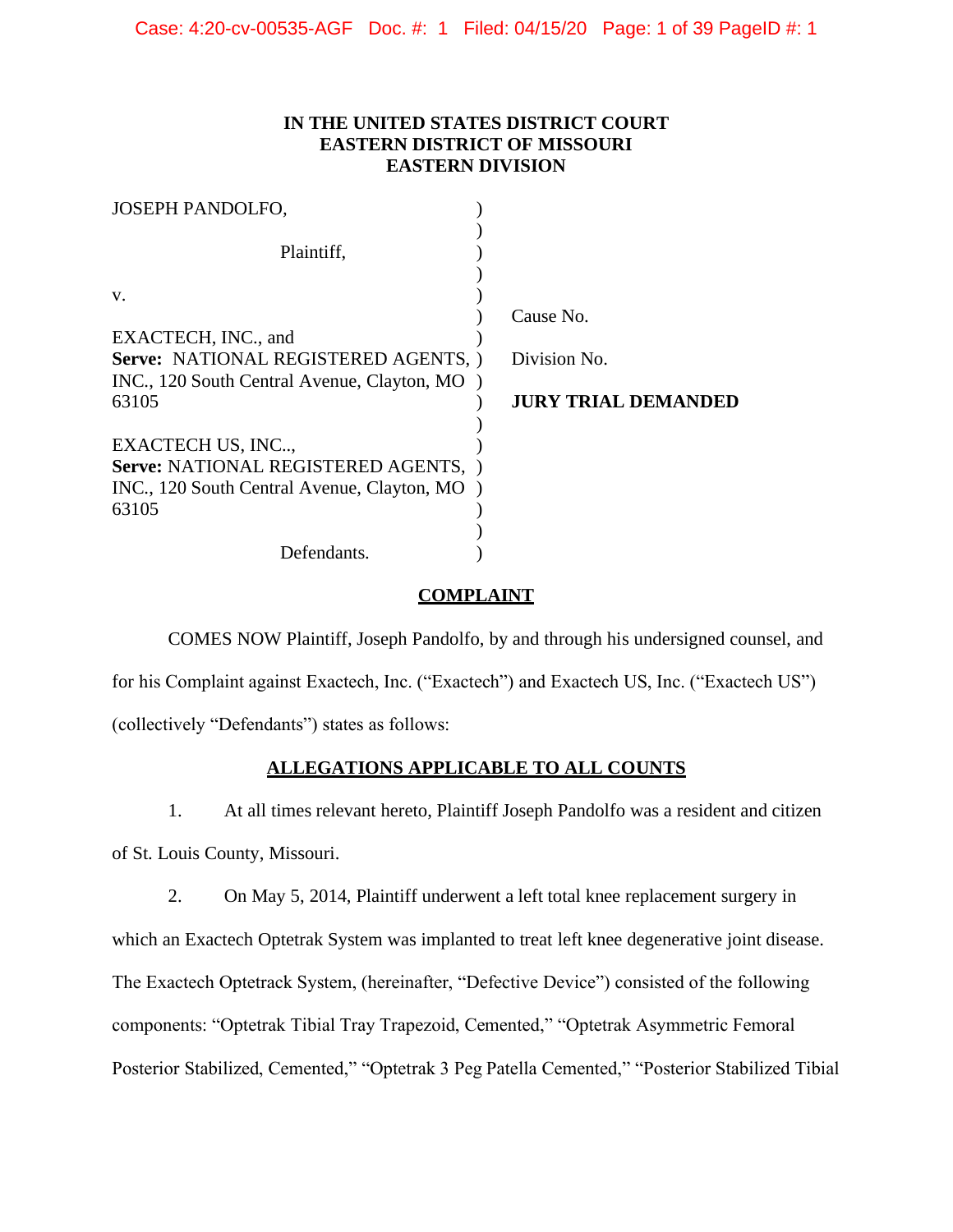#### Case: 4:20-cv-00535-AGF Doc. #: 1 Filed: 04/15/20 Page: 2 of 39 PageID #: 2

Insert" and "Simplex Bone Cement."

3. Defendant Exactech, Inc. is a for-profit Florida corporation with its principal place of business at 2320 NW 66th CT, Gainesville, Florida, 32653. Exactech's stated business purpose is to "develop, manufacture, market, distribute and sell orthopedic implant devices, related surgical instrumentation and biologic services to hospitals and physicians in the United States and internationally" and to introduce its products, including the Defective Device, into interstate commerce, either directly or indirectly through third parties or related entities.

4. Exactech US, Inc., a wholly owned subsidiary of Defendant Exactech, Inc., is a for-profit Florida corporation with its principal place of business at 2320 NW 66th CT, Gainesville, Florida, 32653. Defendant Exactech Inc.'s U.S. sales and distribution activities are conducted by [its] wholly owned subsidiary Exactech US, Inc. and Exactech U.S., Inc. is engaged in the business of designing, developing, testing, assembling, manufacturing, packaging, labeling, preparing, distributing, marketing, supplying, warranting, selling, and introducing its products, including the Defective Device, into interstate commerce, either directly or indirectly through third parties or related entities. Collectively, Exactech, Inc. and Exactech US, Inc. are referred to in this pleading as "Exactech" or "Defendants."

5. Defendants, directly or through their agents, servants, and/or employees designed, developed, tested, assembled, manufactured, packaged, labeled, prepared, distributed, marketed, supplied, warranted and/or sold the Defective Device for the use as a total knee replacement.

6. After implantation of the Defective Device, Plaintiff experienced pain and other symptoms and was ultimately diagnosed in 2019 with failed left total knee arthroplasty.

7. On March 12, 2019, and as a direct and proximate result of the Defendants' actions and inaction, Plaintiff required left total knee revision surgery to remove the failed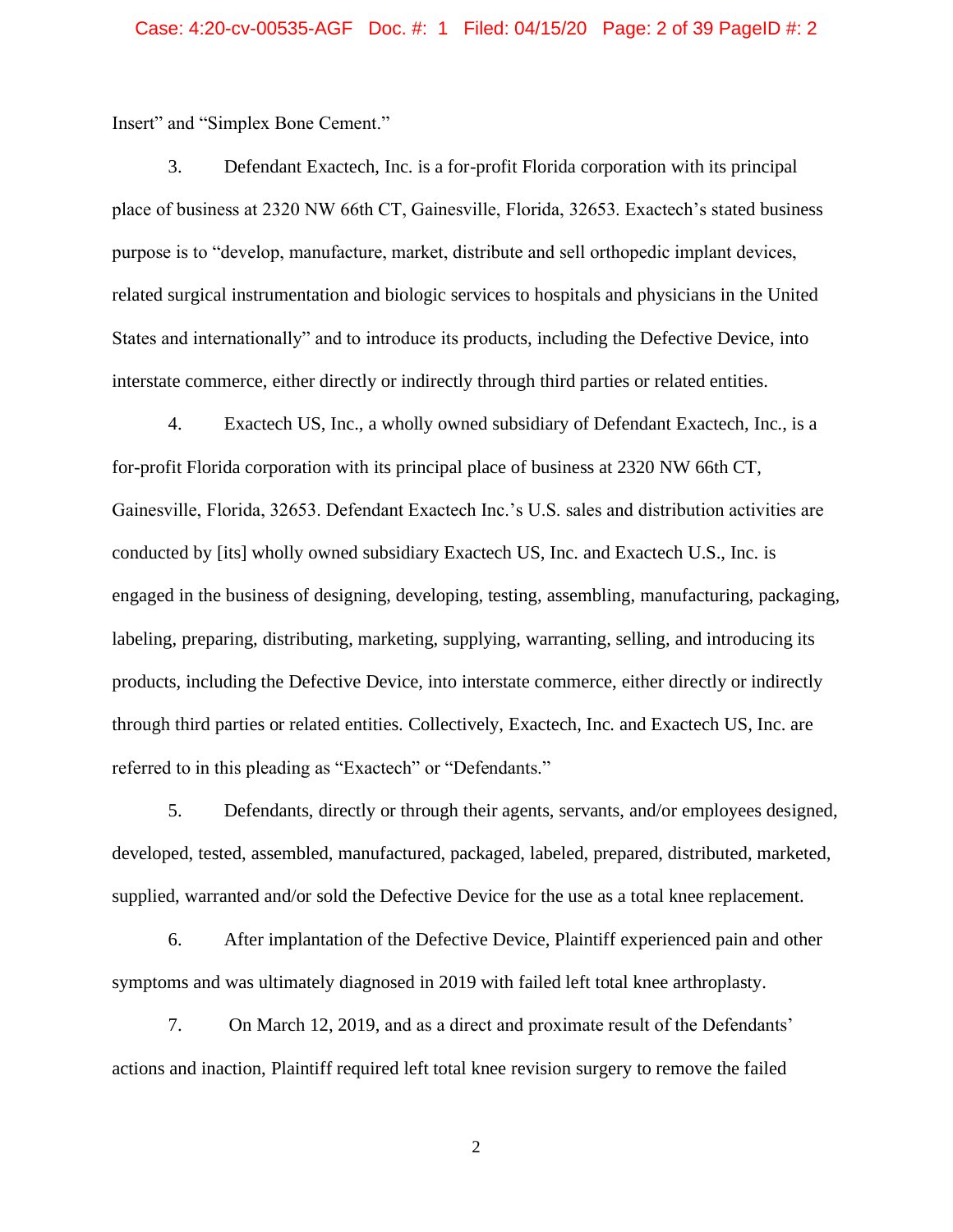#### Case: 4:20-cv-00535-AGF Doc. #: 1 Filed: 04/15/20 Page: 3 of 39 PageID #: 3

Defective Device and replace it with a new total knee replacement system. The Optetrak knee replacement implant was defective, unreasonably dangerous, and caused permanent injury and damages to Plaintiff.

8. The Defective Device failed and was defective because of aseptic loosening of the femoral and tibial components, substantial and defective polyethylene wear including particulate debris of the plastic polyethylene insert found throughout the knee area, polyethylene wear resulting in loosening of the device around the worn polyethylene insert area, and other failures of the Device.

9. As a result of the defective nature of the Optetrak knee replacement system, persons who were implanted with a Defective Device, including Plaintiff, have suffered, and may continue to suffer, severe and permanent personal injuries, including polyethylene wear and device failure, disbursement of the polyethylene into bone and other body structures, painful knee revision surgery to remove or revise the Defective Device, continued rehabilitation, medical care, and possible additional surgeries.

10. Defendants concealed, and continue to conceal, their knowledge of the Defective Device's unreasonably dangerous risks, including an increased risk of early failure**,** from Plaintiff, Plaintiff's medical providers, other consumers, and the medical community at large.

11. Plaintiff brings this action for personal injuries suffered as a proximate result of being implanted with the Defective Device. Plaintiff accordingly seeks compensatory and punitive damages, monetary restitution, and all other available remedies provided to Plaintiff

12. This Court has jurisdiction over Defendants in this action pursuant to 28 U.S.C. § 1332 because there is complete diversity of citizenship between Plaintiff and Defendants and because the amount in controversy exceeds \$75,000 exclusive of interest and costs, and because,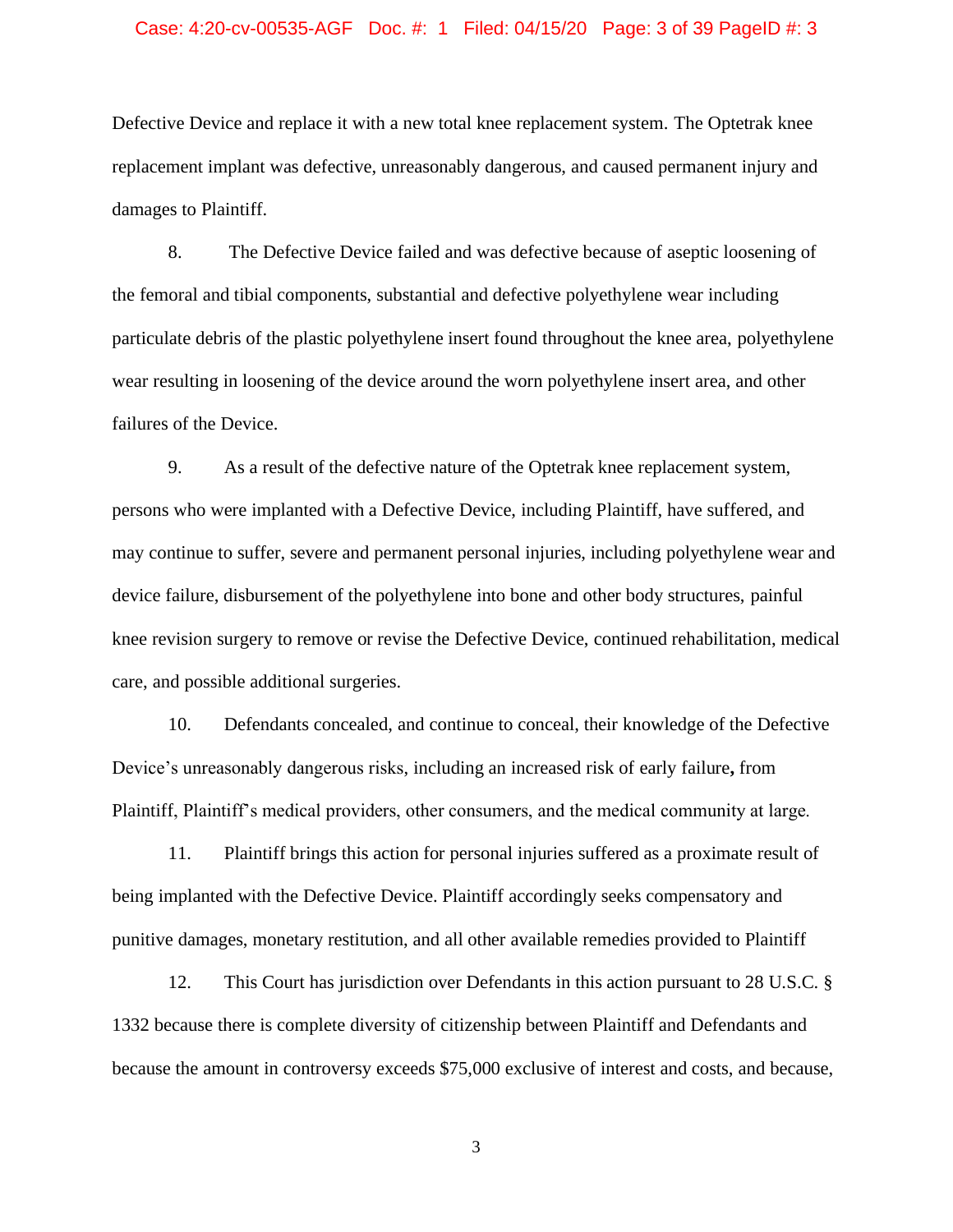#### Case: 4:20-cv-00535-AGF Doc. #: 1 Filed: 04/15/20 Page: 4 of 39 PageID #: 4

among other reasons, Defendants have significant contacts with this district by virtue of doing business within this judicial district.

13. At all times relevant to this action, Defendants engaged, either directly or indirectly, in the business of designing, developing, testing, assembling, manufacturing, packaging, labeling, preparing, distributing, marketing, supplying, warranting, selling, and introducing into interstate commerce, either directly or indirectly through third parties or related entities, its products, including the Defective Device, within the State of Missouri with a reasonable expectation that the products would be used or consumed in this state, and thus regularly solicited or transacted business in this state.

14. At all times relevant to this action, Defendants were engaged in disseminating inaccurate, false, and/or misleading information about the Defective Device to health care professionals in the State of Missouri, including Plaintiff's health care professionals, with a reasonable expectation that such information would be used and relied upon by health care professionals throughout the State of Missouri.

15. Defendants engaged in substantial business activities in the State of Missouri. At all relevant times, Defendants transacted, solicited, and conducted business in Missouri through their employees, agents, and/or sales representatives and derived substantial revenue from such business in Missouri. Said activities including for the promotion, sale, and use of the Defective Device.

16. Further, Defendants committed torts in whole or in part against Plaintiff in the State of Missouri. As such, this Court has personal jurisdiction over all named Defendants.

17. Venue is proper within this district pursuant to 28 U.S.C. § 1391 because Plaintiff resides in this district and because a substantial part of the acts and/or omissions giving rise to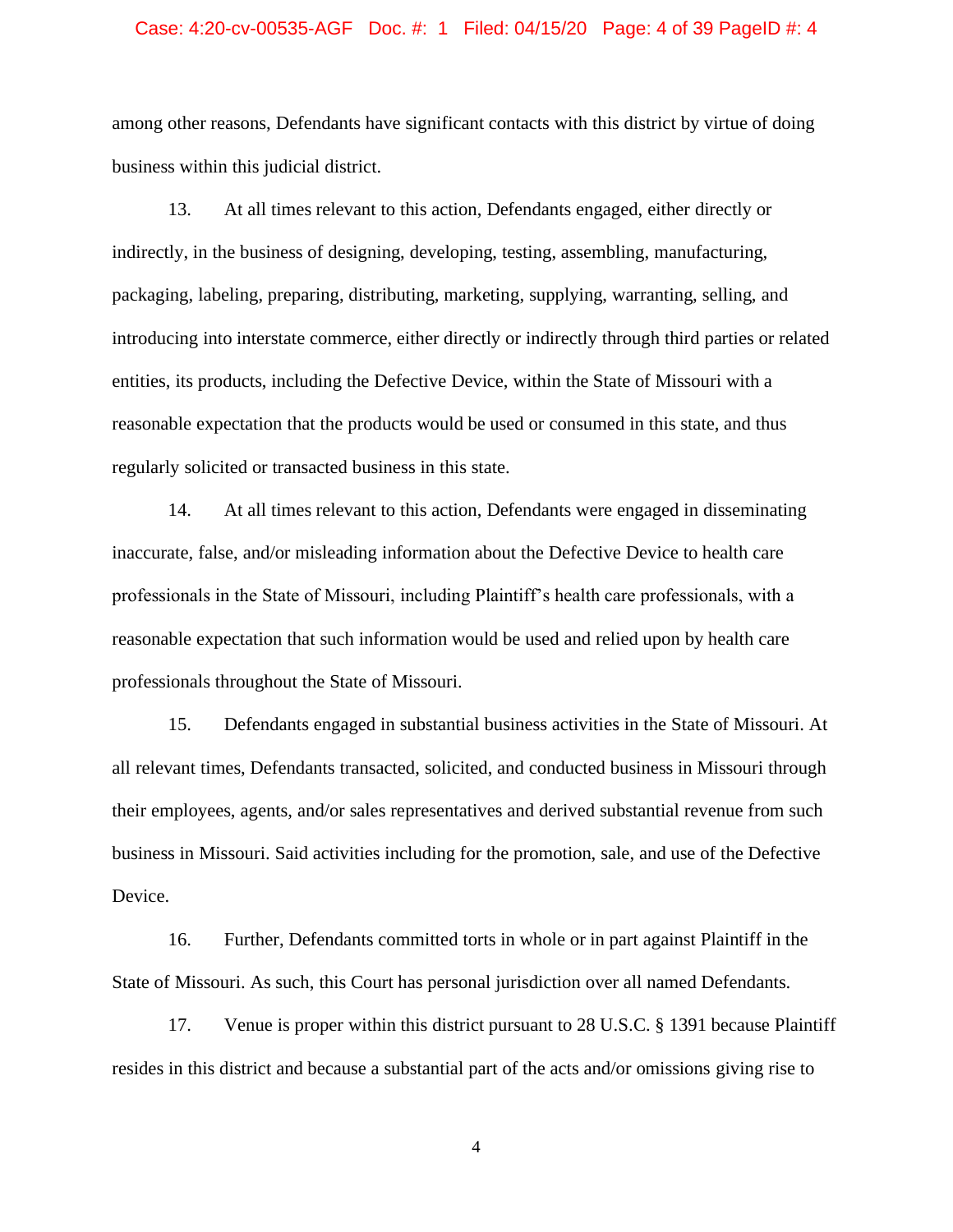#### Case: 4:20-cv-00535-AGF Doc. #: 1 Filed: 04/15/20 Page: 5 of 39 PageID #: 5

these claims occurred within this district

18. At all times material hereto, Defendants designed, developed, tested, assembled, manufactured, packaged, labeled, prepared, distributed, marketed, supplied, warranted and/or sold the Defective Device under various versions of the name "Optetrak."

19. Upon information and belief, the first Optetrak knee device was implanted in 1994.

20. Since 1994, Defendants have obtained 510(k) clearance for various Optetrak devices and tibal inserts including the Optetrak total knee replacement system as referenced above and the Defective Device.

21. A typical knee replacement surgery, referred to as a total knee arthroplasty ("TKA"), is performed under general anesthesia. The primary indication for TKA is to relieve severe pain associated with arthritis and may also be used to correct knee trauma or minor knee deformities.

22. During the TKA procedure, the surgeon removes any diseased bone, places a femoral implant onto the distal femur using surgical cement, implants the tibial tray using surgical cement, and implants a polyethylene product between the femoral implant and tibial tray.

23. Defendants promoted their Optetrak devices as a system with nearly three decades of clinical success and proven outcomes for patients around the world because of an improved articular design resulting in low polyethylene stresses.

24. Defendants became aware of a high rate of early failures with the Optetrak products which required recipients of the Optetrak knee implant to undergo revision surgeries to remove the defective device.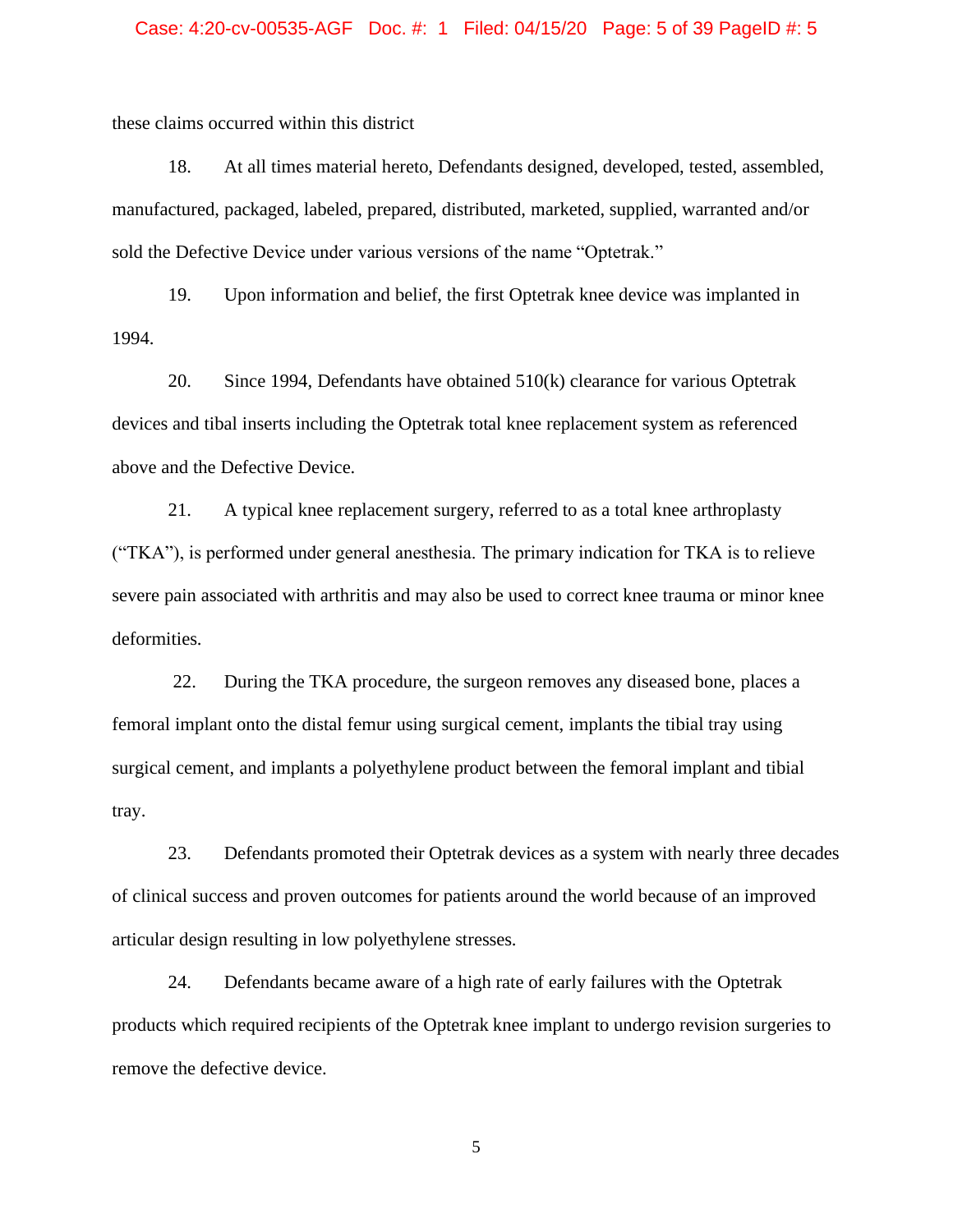#### Case: 4:20-cv-00535-AGF Doc. #: 1 Filed: 04/15/20 Page: 6 of 39 PageID #: 6

25. Despite actual knowledge of the increased risk of failure related to the defective nature of the Optetrak knee implant design, Defendants made the decision not to recall, stop selling, or otherwise change the warnings for the affected devices until there was a suitable replacement approved for the U.S. market.

26. Despite Defendants' knowledge of early onset failures of the Optetrak knee implants, Defendants continued to manufacture, promote, and distribute the Optetrak knee implants without alerting surgeons of potential increased risks of early onset failures of the Optetrak knee implants.

27. Despite Defendants' knowledge of early onset failures of the Optetrak knee implants, Defendants continued to manufacture, promote, and distribute the Optetrak knee implants without changing, modifying or improving the Defective Device to address the increased risk of early failure.

28. Despite Defendants knowledge of early onset failures of the Optetrak knee implants, Defendants never changed the labeling, marketing materials or product inserts to warn patients or physicians of the associated increased risks.

29. Despite Defendants knowledge of early onset failures of the Optetrak knee implants, Defendants never alerted the FDA of the known increased risks.

30. By 2012, Defendants had further clinical evidence that Optetrak knee implants were failing at a rate higher than promoted. Reports in the Manufacturer and User Facility Device Experience (MAUDE) indicate instances of revision due to "loose tibial component", "aseptic loosening", "pain and visible loosening", and "pain, limited mobility, knee swelling and sensitivity" due to "loose" joint. These early onset failure mode reports are representative of the increased rate of incidents of which Defendants had become internally aware.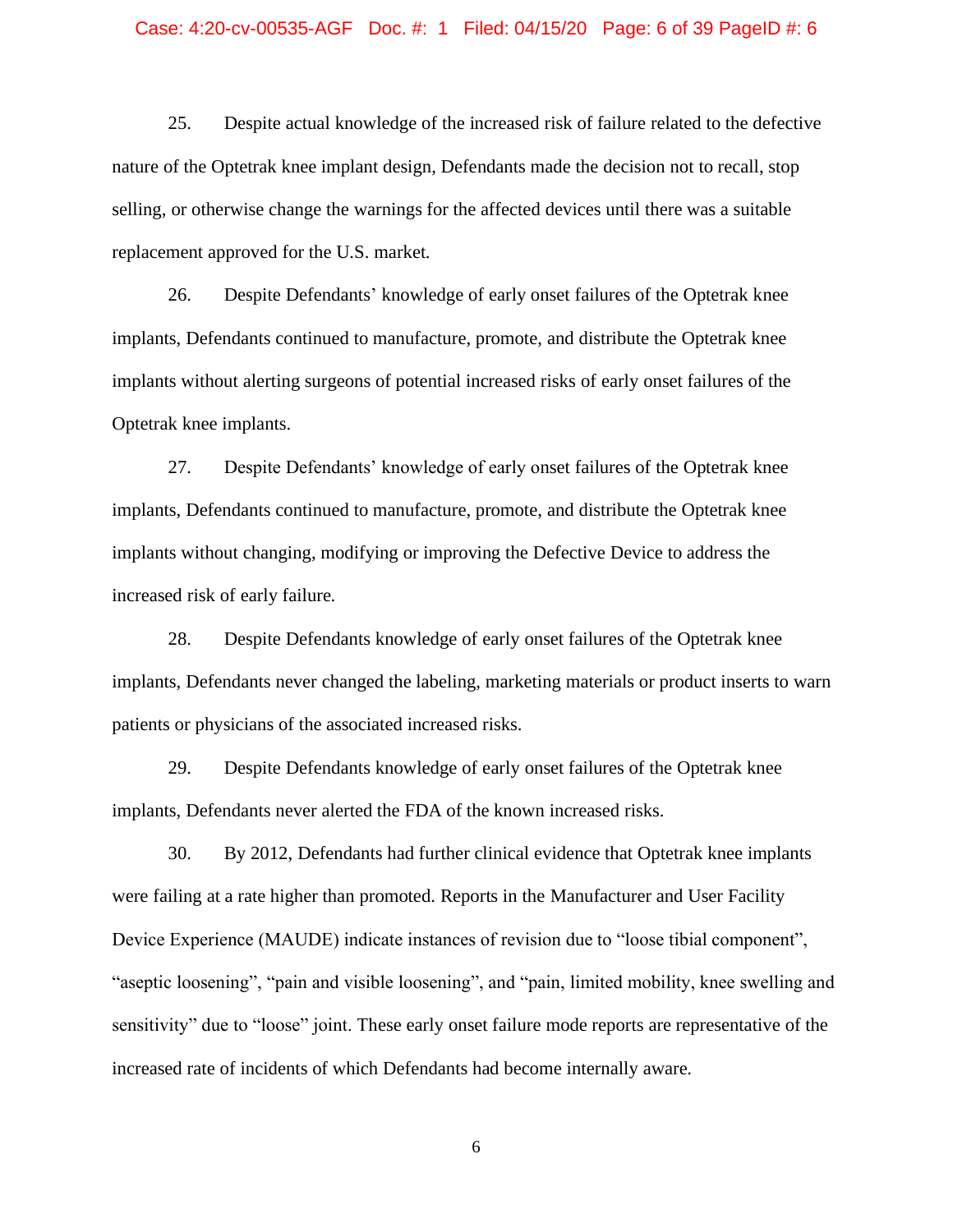#### Case: 4:20-cv-00535-AGF Doc. #: 1 Filed: 04/15/20 Page: 7 of 39 PageID #: 7

31. In 2013, complaints continued to be reported. Some examples include revision for "tibial loosening" just two years postoperatively, "revision due to tibial loosening", "during revision, the tibial component was found to be loose and easily removed", "revision of knee component due to loosening", "revision due to pain and loosening."

32. The complaints of early onset failures continued in 2014. Some examples include "revision due to tibial loosening", "tibial loosening", "revision of optetrak knee components due to tibial loosening", "revision due to pain and loosening", "revision of optetrak knee components due to aseptic loosening", several reports described as "revision of knee components due to tibial loosening", and "revision of optetrak knee components reportedly due [to] aseptic loosening"

33. Upon information and belief, instead of warning consumers and the medical community about the increased failure rates with its Optetrak devices, including but not limited to the Defective Device, Defendants engaged in a "silent recall" campaign where it slowly replaced all tibial trays with a new, more substantial design. Concurrent with this strategy of product replacement, Defendants also engaged in a campaign of misinformation where any incidents of early onset failure were blamed on surgeon specific factors instead of admitting to any issues with the finned product itself.

34. In the year 2015, Defendants did over \$241 million in sales across all product lines. Defendants state in the 2015 Form 10-K, "to better meet the demand for revision surgeries, we began the initial launch of a new revision knee system in 2015."

35. Of the more than \$241 million in sales, knee device sales accounted for over \$70 million in sales, or 29.3% of all Defendants' sales in 2015.

36. In 2016, Defendants' revenue increased by 7%, up to \$257.6 million with knee device sales increasing 4%. Knee device sales for the fourth quarter of 2016 was accounted for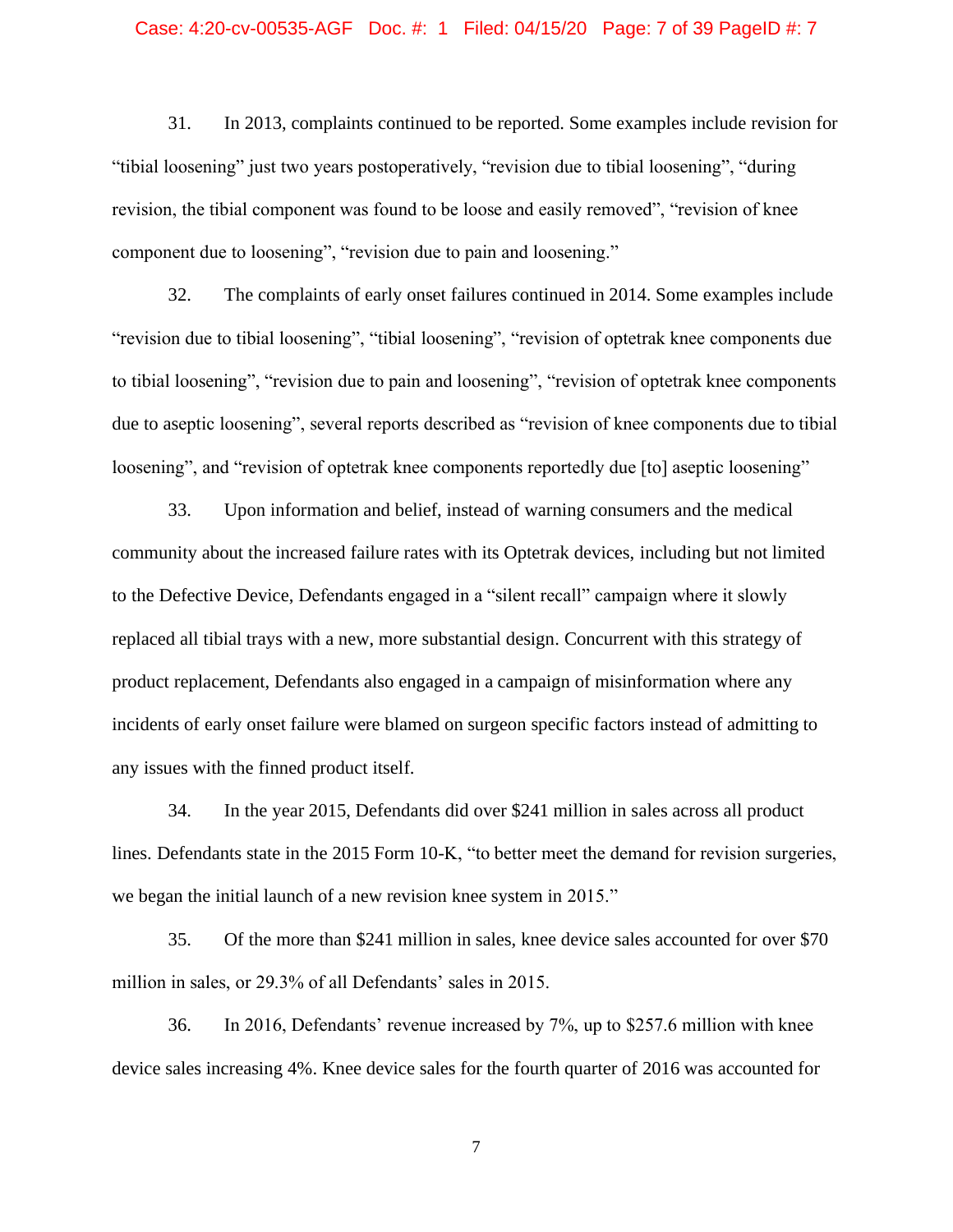#### Case: 4:20-cv-00535-AGF Doc. #: 1 Filed: 04/15/20 Page: 8 of 39 PageID #: 8

\$19.8 million of this amount.

37. According to Exactech CEO and President David Petty, the increases in knee device revenue "reflect excellent surgeon acceptance of Exactech innovations, including our three new revision systems." Mr. Petty further stated that he anticipates the "revision knee rollout in the fourth quarter" of 2016 will "carry momentum into 2017."

38. A new knee implant, Truliant, is anticipated for release in the second half of 2017. Truliant received FDA 510(k) clearance, K170240, on February 23, 2017.

39. Despite Defendants' claims in its promotional materials of over 30 years of successful outcomes with knee devices, Defendants knew of an unacceptably high early failure rate of its Optetrak knee implants.

### **FEDERAL REQUIREMENTS**

40. Pursuant to federal law, a medical device is deemed to be adulterated if, among other things, it fails to meet established performance standards, or if the methods, facilities or controls used for its manufacture, packing, storage or installation are not in conformity with federal requirements. See 21 U.S.C. § 351.

41. Pursuant to federal law, a device is deemed misbranded if, among other things, its labeling is false or misleading in any particular way, or if it is dangerous to health if used in the manner prescribed, recommended or suggested in the labeling thereof. See 21 U.S.C. § 352.

42. Pursuant to federal law, manufacturers are required to comply with FDA regulation of medical devices, including FDA requirements for records and reports, in order to prohibit introduction of medical devices that are adulterated or misbranded, and to assure the safety and effectiveness of medical devices. In particular, manufacturers must keep records and make reports if any medical device may have caused or contributed to a death or serious injury,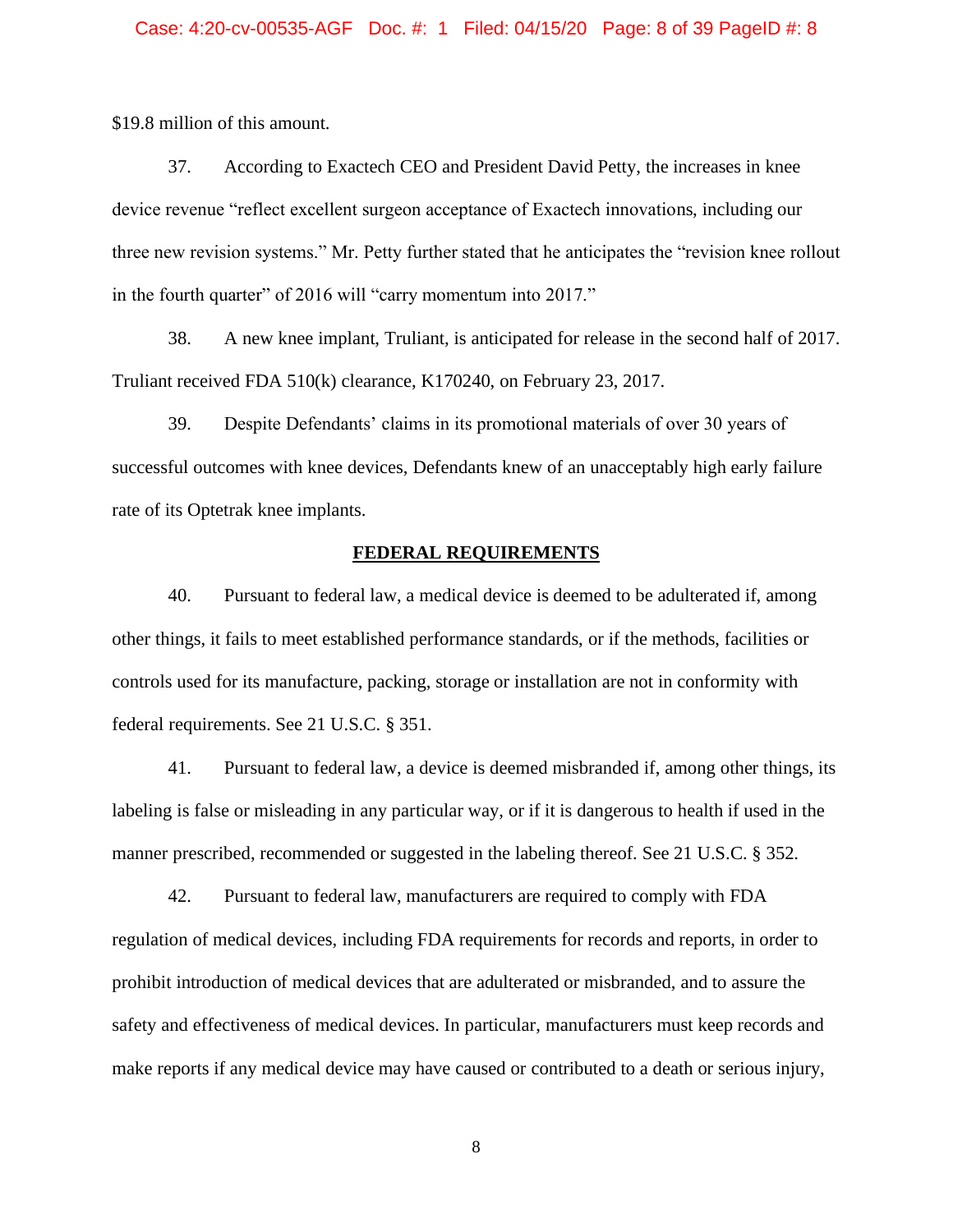#### Case: 4:20-cv-00535-AGF Doc. #: 1 Filed: 04/15/20 Page: 9 of 39 PageID #: 9

or if the device has malfunctioned in a manner likely to cause or contribute to a death or serious injury. Federal law also requires the FDA to establish regulations requiring a manufacturer of a medical device to promptly report to the FDA any correction or removal of a device undertaken to reduce a risk to health posed by the device, or to remedy a violation federal law which may present a risk to health. See 21 U.S.C. § 360i.

43. Pursuant to federal law, the Secretary of Health and Human Services may prescribe regulations requiring that the methods used in, and the facilities and controls used for, the manufacture, pre-production design validation, packaging, storage, and installation of a device conform to current good manufacturing practice, as prescribed in such regulations, to assure that the device will be safe, effective and otherwise in compliance with federal law. *See* 21 U.S.C. §360j(f).

44. The regulations requiring conformance to good manufacturing practices are set forth in 21 CFR § 820 et seq. The Federal Register explains that the Current Good Manufacturing Practice (CGMP) regulations do not prescribe the details of how a manufacturer must produce a device because the regulations must apply to a variety of medical devices. Rather, the quality system regulations provide a framework of basic requirements for each manufacturer to use in establishing a quality system appropriate to the devices designed and manufactured, and the manufacturing process employed. Manufacturers must adopt current and effective methods and procedures for each device they design and manufacture to comply with and implement the basic requirements set forth in the quality system regulations.

45. Pursuant to 21 CFR § 820.1(c), the failure to comply with any applicable provisions in section 820 renders a device adulterated under section 501(h) of the Act. *See* 21 U.S.C. § 351.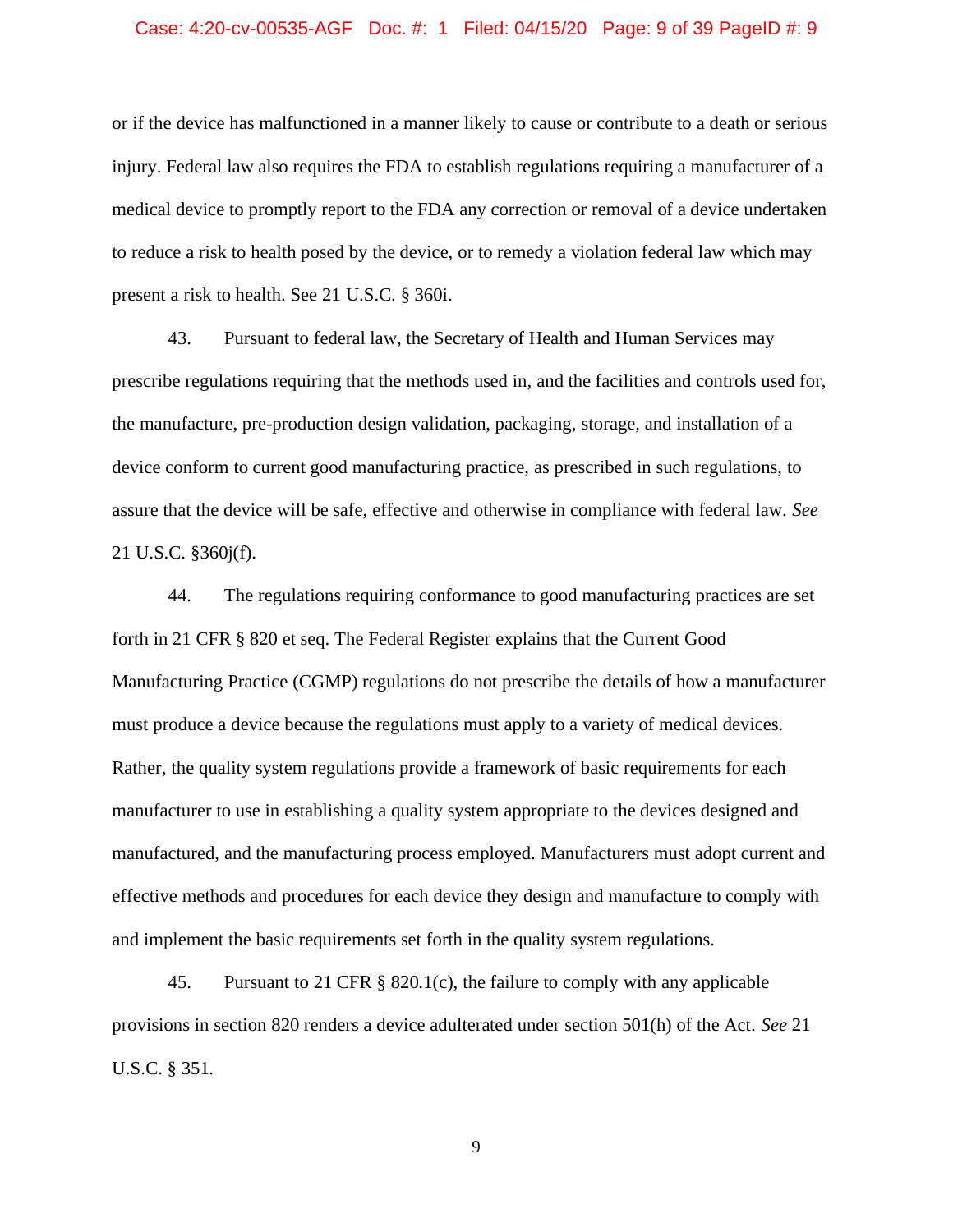#### Case: 4:20-cv-00535-AGF Doc. #: 1 Filed: 04/15/20 Page: 10 of 39 PageID #: 10

46. Pursuant to 21 CFR § 820.5, each manufacturer shall establish and maintain a quality system that is appropriate for the specific medical device designed or manufactured. "Quality system" means the organizational structure, responsibilities, procedures, processes, and resources for implementing quality management. See 21 CFR § 820.3(v).

47. Pursuant to 21 CFR § 820.22, each manufacturer shall establish procedures for quality audits and conduct such audits to assure that the quality system is in compliance with the established quality system requirements and to determine the effectiveness of the quality system.

48. Pursuant to 21 CFR § 820.30(a), each manufacturer shall establish and maintain procedures for defining and documenting design output in terms that allow an adequate evaluation of conformance to design input requirements.

49. Pursuant to 21 CFR § 820.30(e), each manufacturer shall establish and maintain procedures to ensure that formal documented reviews of the design results are planned and conducted at appropriate stages of the device's design development.

50. Pursuant to 21 CFR § 820.30(f), each manufacturer shall establish and maintain procedures for verifying the device design to confirm that the device design output meets the design input requirements.

51. Pursuant to 21 CFR § 820.30(g), each manufacturer shall establish and maintain procedures for validating the device design. Design validation shall be performed under defined operating conditions on initial production units, lots, batches, or their equivalents. Design validations shall ensure that the devices conform to defined user needs and intended uses and shall include testing of production units under actual or simulated use conditions.

52. Pursuant to 21 CFR § 820.30(h), each manufacturer shall establish and maintain procedures to ensure that the device design is correctly translated into production specifications.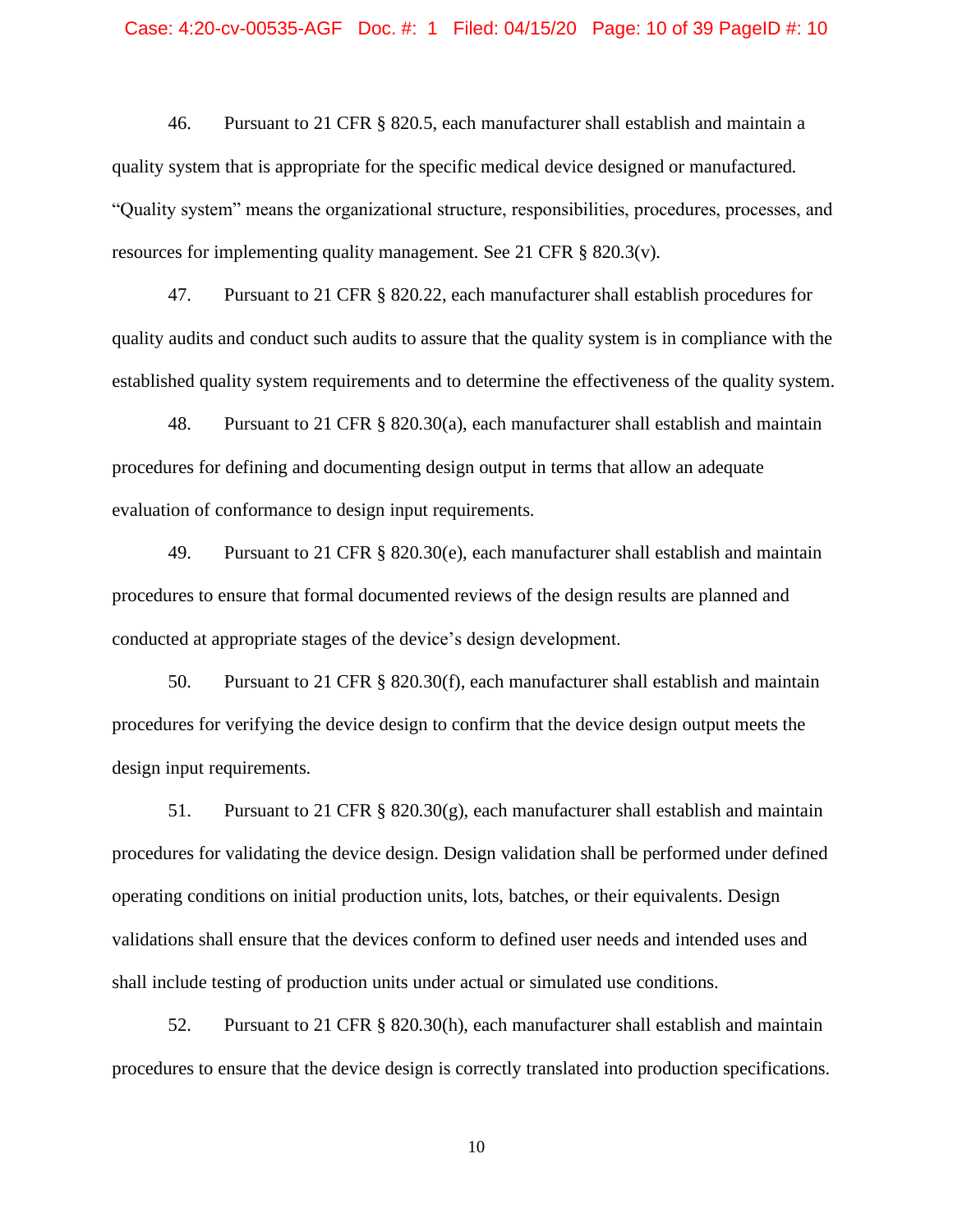#### Case: 4:20-cv-00535-AGF Doc. #: 1 Filed: 04/15/20 Page: 11 of 39 PageID #: 11

53. Pursuant to 21 CFR § 820.30(i), each manufacturer shall establish and maintain procedures for the identification, documentation, validation or, where appropriate, verification, review, and approval of design changes before their implementation.

54. Pursuant to 21 CFR § 820.70(a), each manufacturer shall develop, conduct, control, and monitor production processes to ensure that a device conforms to its specifications. Where deviations from device specifications could occur as a result of the manufacturing process, the manufacturer shall establish and maintain process control procedures that describe any process controls necessary to ensure conformance to specifications.

55. Pursuant to 21 CFR § 820.70(b), each manufacturer shall establish and maintain procedures for changes to a specification method, process, or procedure.

56. Pursuant to 21 CFR § 820.70(c), each manufacturer shall establish and maintain procedures to adequately control environmental conditions that could reasonably be expected to have an adverse effect on product quality, including periodic inspection of environmental control systems to verify that the system, including necessary equipment, is adequate and functioning properly.

57. Pursuant to 21 CFR  $\S$  820.70(e), each manufacturer shall establish and maintain procedures to prevent contamination of equipment or products by substances that could reasonably be expected to have an adverse impact on quality.

58. Pursuant to 21 CFR § 820.70(g), each manufacturer shall ensure that all equipment used in the manufacturing process meets specified requirements and is appropriately designed, constructed, placed, and installed to facilitate maintenance, adjustment, cleaning and use.

59. Pursuant to 21 CFR § 820.70(h), each manufacturer shall establish and maintain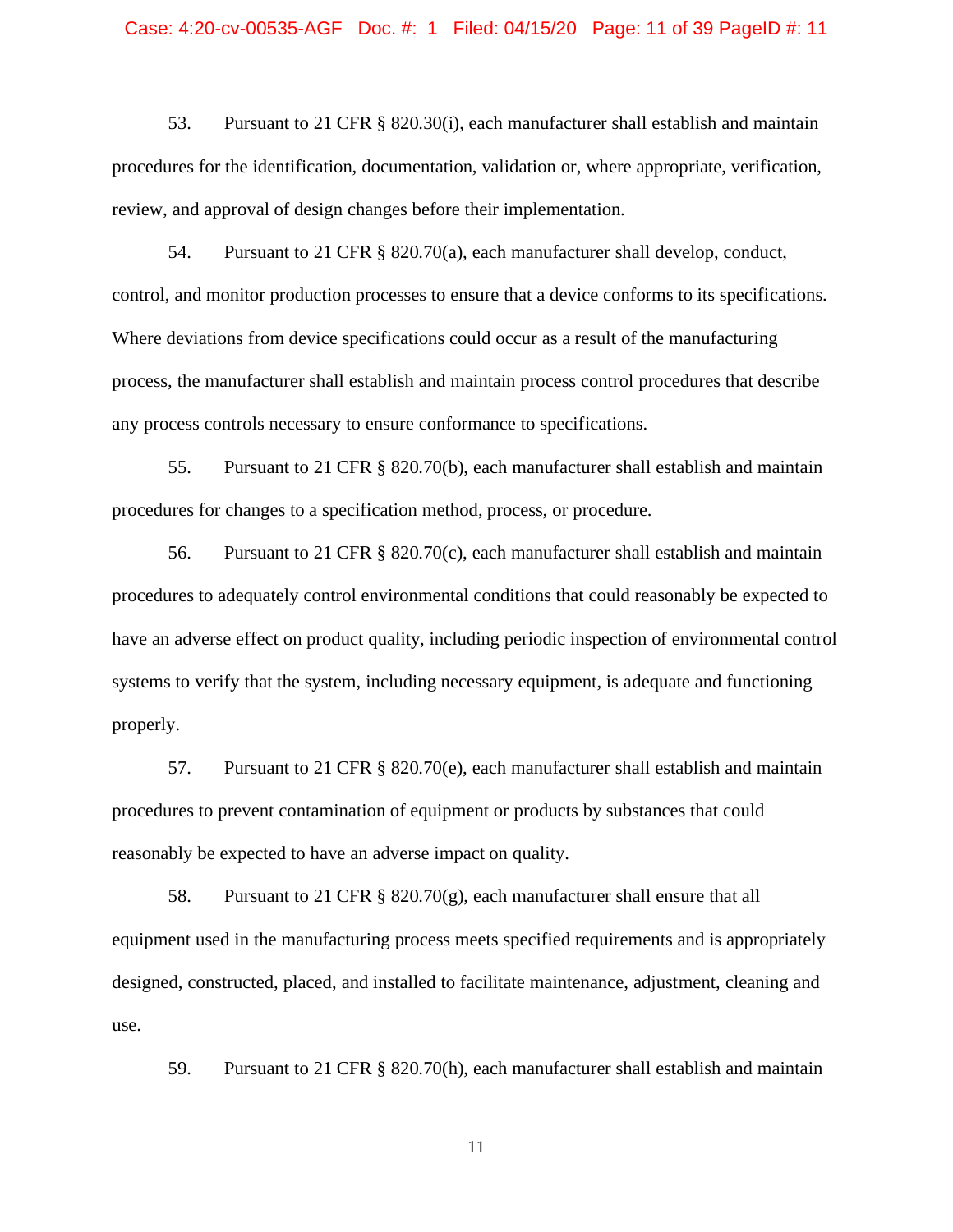#### Case: 4:20-cv-00535-AGF Doc. #: 1 Filed: 04/15/20 Page: 12 of 39 PageID #: 12

procedures for the use and removal of manufacturing material which could reasonably be expected to have an adverse effect on product quality in order to ensure that it is removed or limited to an amount that does not adversely affect the device's quality.

60. Pursuant to 21 CFR  $\S$  820.70(i), when computers or automated data processing systems are used as part of production or the quality system, the manufacturer is required to validate computer software for its intended use according to an established protocol.

61. Pursuant to 21 CFR § 820.72, each manufacturer shall ensure that all inspection, measuring, and test equipment, including mechanical, automated, or electronic inspection and test equipment, is suitable for its intended purposes and is capable of producing valid results. Each manufacturer must establish and maintain procedures to ensure that equipment is calibrated, inspected, checked, and maintained.

62. Pursuant to 21 CFR § 820.75(a), where the results of a process cannot be fully verified by subsequent inspections and testing, the process shall be validated with a high degree of assurance and approved according to established procedures. "Process validation" means establishing, by objective evidence, that a process consistently produces a result or product meeting its predetermined specifications. 21 CFR  $\S$  820.3(z)(1).

63. Pursuant to 21 CFR § 820.75(b), each manufacturer shall establish and maintain procedures for monitoring internal processes and establish control of process parameters for validated processes to ensure that the specified requirements continue to be met. Each manufacturer shall ensure that validated processes are performed by qualifies persons.

64. Pursuant to 21 CFR § 820.90, each manufacturer also must establish and maintain procedures to control products that do not conform to specified requirements.

65. Pursuant to 21 CFR § 820.100, each manufacturer shall establish and maintain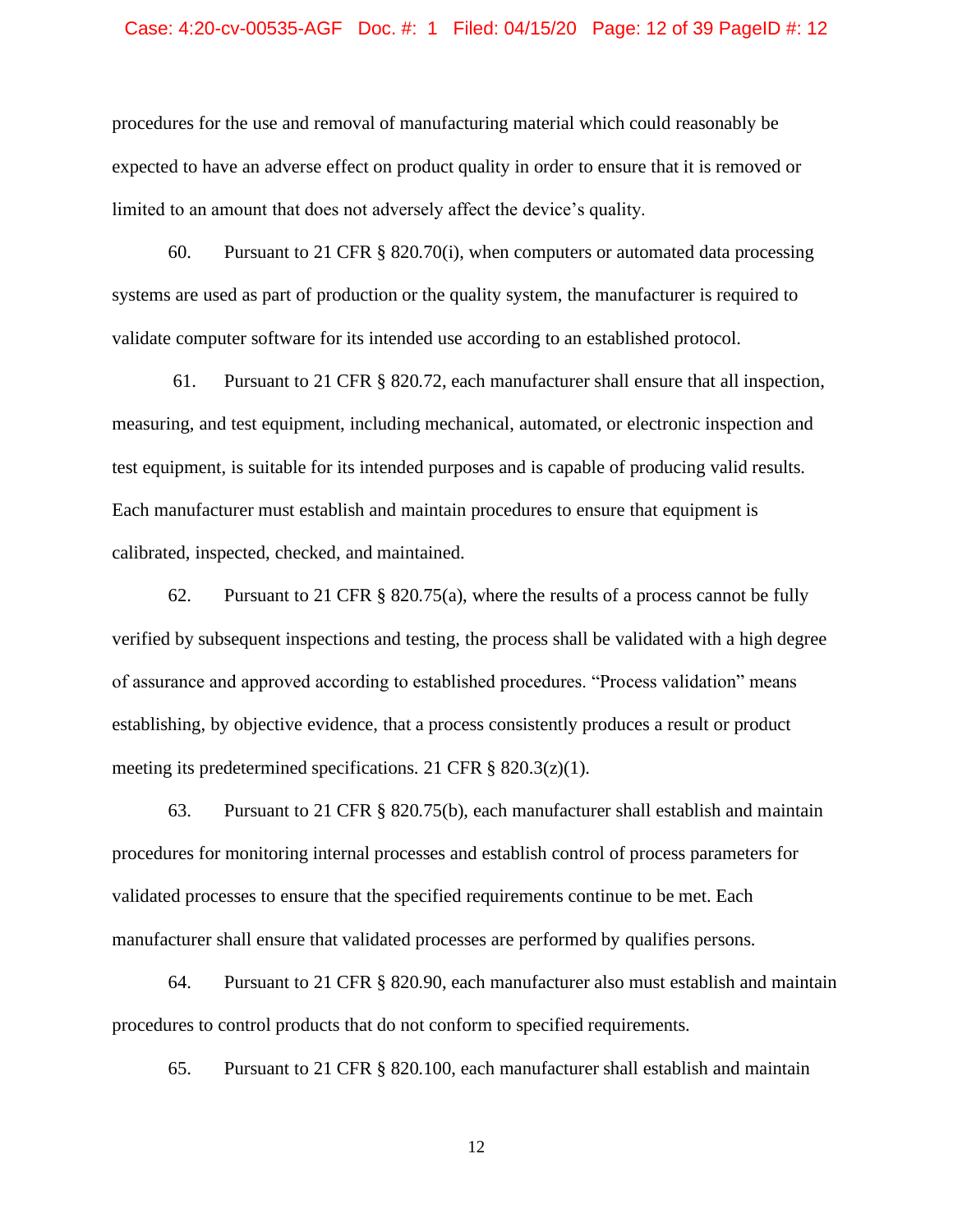procedures for implementing corrective and preventative actions.

66. Based on information and belief, Defendants' knee implant devices are adulterated pursuant to 21 U.S.C. § 351 because, among other things, they failed to meet established performance standards, and/or methods, facilities, or controls used for their manufacture, packaging, storage or installation and are not in conformity with federal requirements. See 21 U.S.C. § 351.

67. Based on information and belief, Defendants' knee implant devices are misbranded because, among other things, they are dangerous to health when used in the manner prescribed, recommended or suggested in the labeling thereof. See 21 U.S.C. § 352.

68. Based on information and belief, Defendants' knee implant devices are adulterated pursuant to 21 U.S.C. § 351 because Defendants failed to establish and maintain CGMP for its knee implant devices in accordance with 21 CFR § 820 et seq., as set forth above.

69. Based on information and belief, Defendants failed to establish and maintain CGMP with respect to quality audits, quality testing and process validation for its knee implant devices.

70. As a result of Defendants' failure to establish and maintain CGMP as set forth above, Defendants' knee implant devices were defective and failed, resulting in injuries to Plaintiff.

71. If Defendants had complied with the federal requirements regarding CGMP, Defendants' knee implant devices would have been manufactured properly and would not have resulted in injuries to Plaintiffs.

### **COUNT 1 NEGLIGENCE**

COMES NOW Plaintiff Pandolfo, by and through his undersigned counsel, and for Count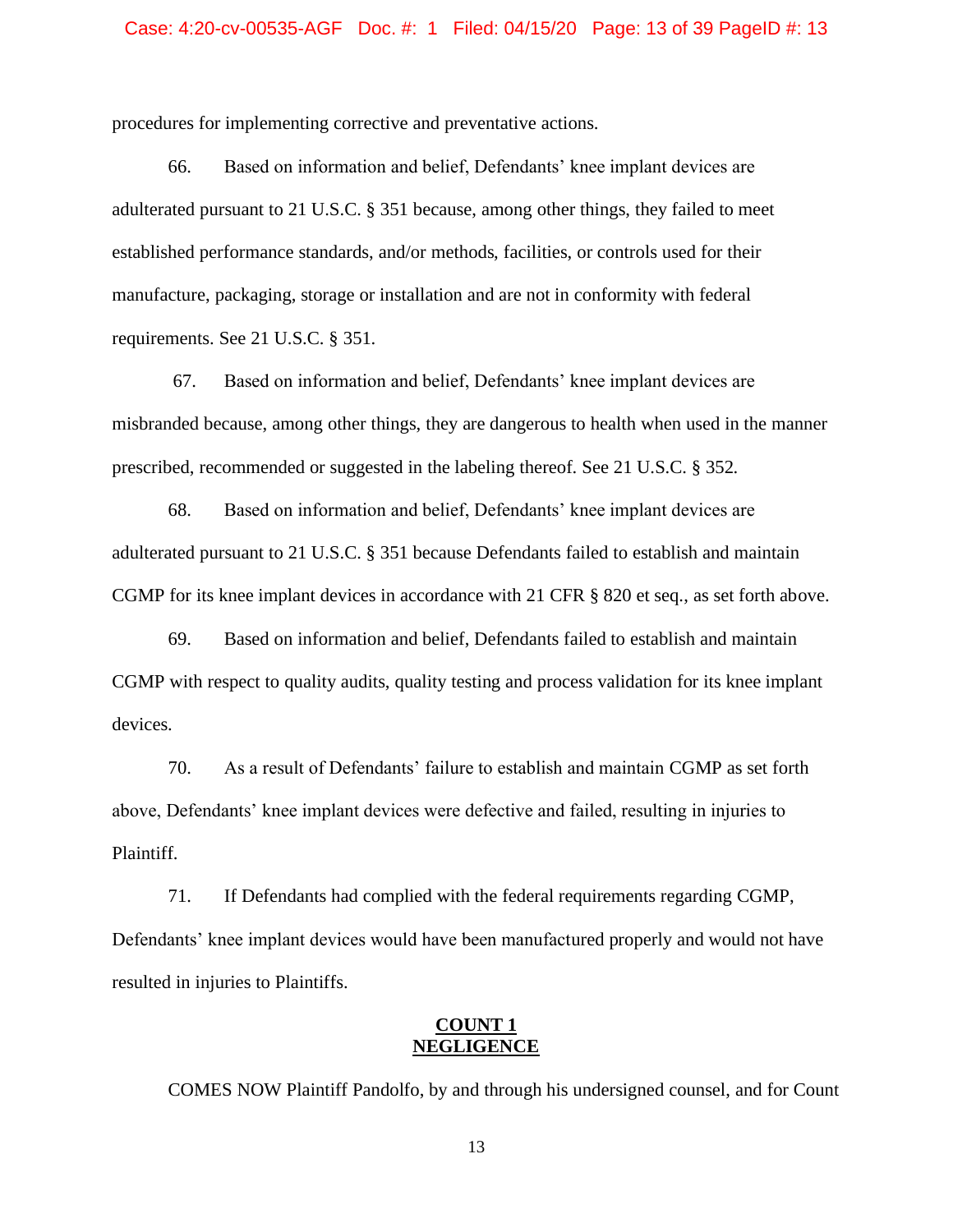I of his cause of action states as follows:

72. Plaintiff restate, adopts and incorporates by reference the above allegations as if fully set forth herein.

73. Defendants designed, developed, tested, assembled, manufactured, packaged, labeled, prepared, distributed, marketed, supplied, warranted and/or sold the Defective Device.

74. Defendants owed to the general public, including Plaintiff, the duty to exercise ordinary care in the design, manufacture, sale and/or distribution of the Defective Device into the stream of commerce, including a duty to ensure that their products did not pose a significantly increased risk of bodily harm and adverse events as well as a duty to comply with federal requirements.

75. Defendants had an obligation to follow the law in the manufacture, design, testing, assembly, inspection, labeling, packaging, supplying, marketing, selling, advertising, preparing for use, warning of the risks and dangers of the Defective Device, and otherwise distributing the Defective Device.

76. The Defendants had a duty to exercise ordinary care when designing, manufacturing, marketing, advertising, distributing, and selling the Defective Device, including the duty to take all reasonable steps necessary to ensure the product was not unreasonably dangerous to its consumers and users, and to warn Plaintiff and other consumers of the dangers associated with the Defective Device.

77. Plaintiff, as a purchaser of the Defective Device, is within the class of persons that the statutes and regulations previously described herein are designed to protect, and Plaintiff's injuries are the type of harm these statutes and regulations are designed to prevent.

78. The above-described Defective Device was used by physicians and consumers,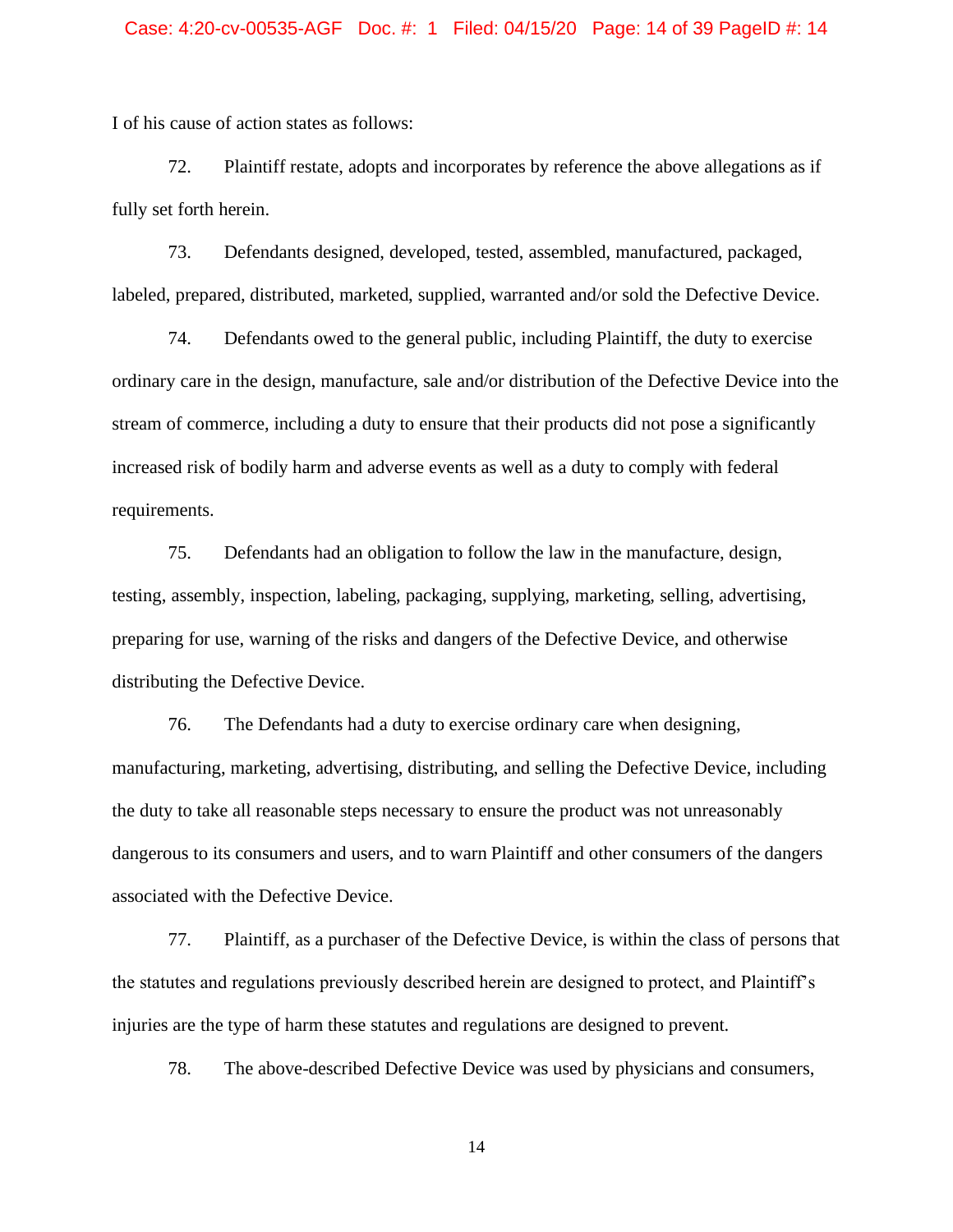#### Case: 4:20-cv-00535-AGF Doc. #: 1 Filed: 04/15/20 Page: 15 of 39 PageID #: 15

including Plaintiff, for the purpose for which it was reasonably and foreseeably intended.

79. The Defective Devise was defective and unreasonably dangerous when put to a reasonably expected use by Plaintiff because of its unsafe design, defective manufacture, and propensity for early failure requiring revision surgery.

80. The above described defects and dangerous conditions existed when Defendants distributed the Defective Device.

81. Defendants' acts and omissions constitute an adulteration, misbranding, or both, as defined by the Federal Food, Drug and Cosmetic Act, 21 U.S.C §§ 331(a) and 333(a)(2), and constitute a breach of duty, subjecting Defendants to civil liability for all damages arising therefrom.

82. Missouri's negligent product's liability common law cause of action is congruent to 21 U.S.C §§ 331(a) and 333(a)(2).

83. At all times material hereto, Defendants had actual knowledge, or in the alternative, should have known through the exercise of reasonable and prudent care, of the hazards and dangers of the Defective Device.

84. Despite the fact that Defendants knew or should have known that the Defective Device caused serious injuries, including early failure requiring revision, they failed to exercise reasonable care to warn of the severity of the dangerous risks associated with its implantation. The dangerous propensities of the Defective Device, as referenced above, were known to the Defendants, or scientifically knowable to them, through appropriate research and testing by known methods, at the time they designed, distributed, supplied, or sold the Defective Device. Such information was not known to ordinary physicians who would be expected to implant the Defective Device.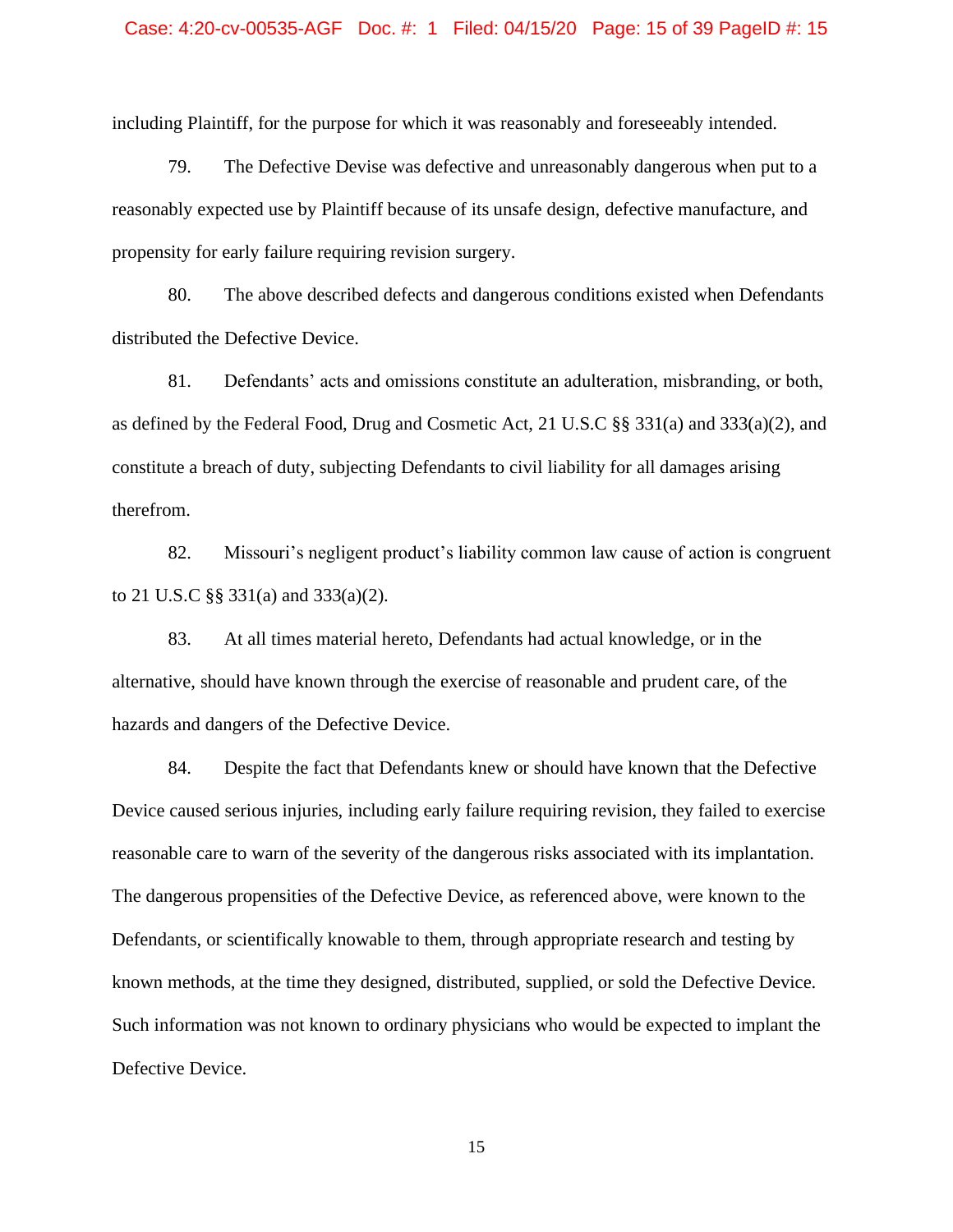#### Case: 4:20-cv-00535-AGF Doc. #: 1 Filed: 04/15/20 Page: 16 of 39 PageID #: 16

85. The Defendants failed to exercise ordinary care and/or were negligent and/or wanton in the design, formulation, manufacture, sale, testing, quality assurance, quality control, labeling, marketing, promotion and distribution of the Defective Device into interstate commerce because Defendants knew or should have known that these products caused significant bodily harm and were not safe for use by consumers.

86. Despite the fact that Defendants knew or should have known that the Defective Device posed a serious risk of bodily harm to consumers, Defendants continued to manufacture and market the Defective Device for implantation into consumers and/or continued to fail to comply with federal requirements.

87. The Defendants failed to exercise ordinary care and were negligent in one or more of the following respects:

- a. Negligently designing and manufacturing the Defective Device;
- b. Negligently distributing the Defective Device;
- c. Failing to properly and thoroughly test the Defective Device before releasing the Defective Device to market;
- d. Failing to properly and thoroughly analyze the data resulting from the premarketing tests of the Defective Device;
- e. Failing to conduct sufficient post-market testing and surveillance of the Defective Device;
- f. Designing, manufacturing, marketing, advertising, distributing, and selling the Defective Device to physicians and consumers, including Plaintiff, without an adequate warning of the dangerous risks of the Defective Device;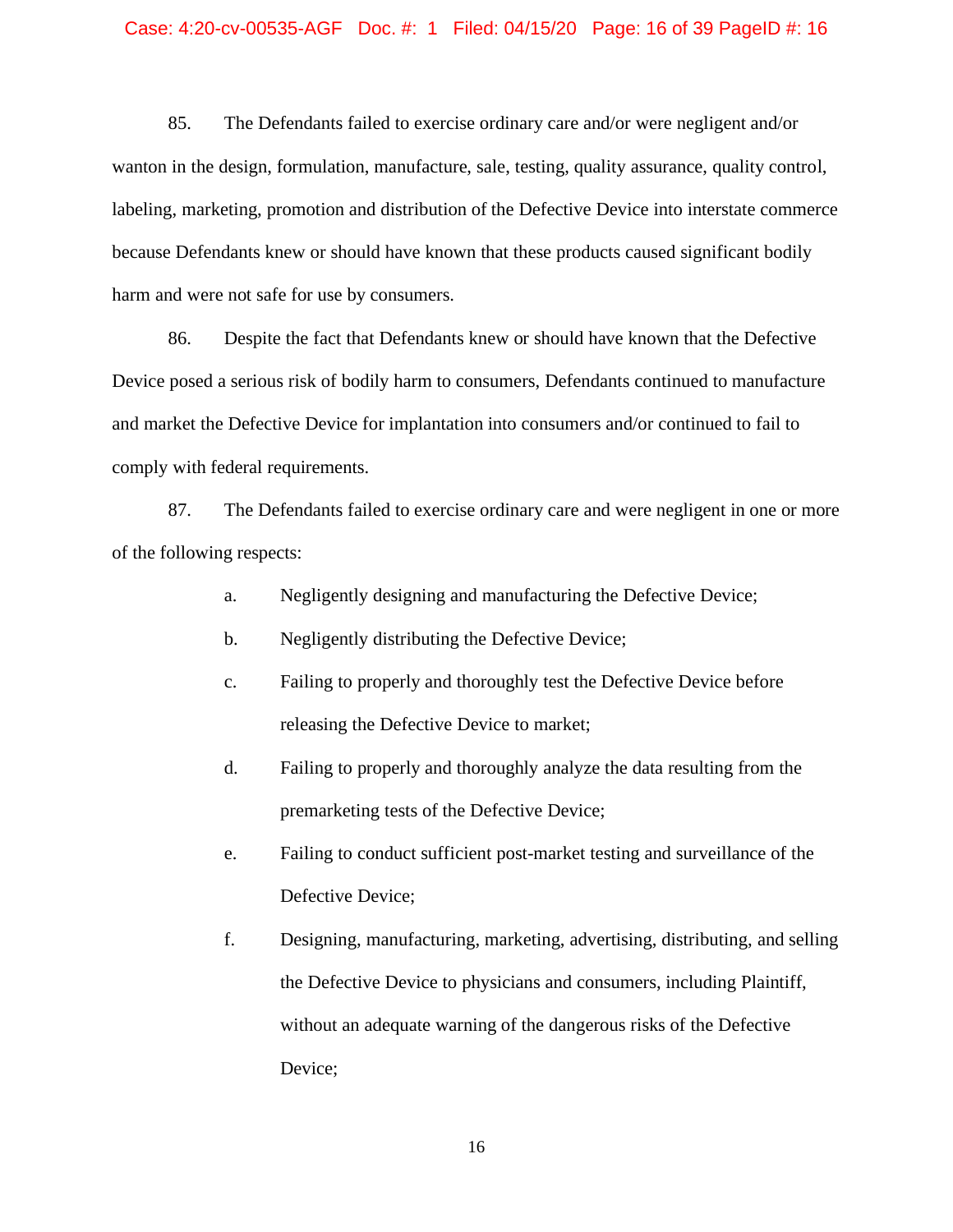- g. Failing to provide warnings, instructions or other information that accurately reflected the risks of early failure of the Defective Device;
- h. Failing to disclose known problems and defects with the Defective Device;
- i. Failing to exercise due care when advertising and promoting Defective Device; and
- j. Negligently continuing to manufacture, market, advertise, and distribute the Defective Device after the Defendants knew or should have known of its adverse effects and/or the increased early onset failure rates.

88. As a direct and proximate result of Defendants' negligence, Plaintiff was injured and damaged and required and underwent left total knee replacement revision surgery and rehabilitation. Plaintiff incurred medical bills for reasonable and necessary medical treatment, and will incur additional medical expenses in the future. He has been caused to suffer, and will continue to suffer, physical pain and mental anguish. Plaintiff has incurred lost wages.

89. Defendants knew and/or should have known that it was foreseeable that consumers such as Plaintiff would suffer injuries as a result of Defendants' failure to exercise ordinary care in the manufacture, design, testing, assembly, inspection, labeling, packaging, supplying, marketing, selling, advertising, preparing for use, warning of the risks and dangers of the Defective Device, and otherwise distributing the Defective Device.

90. Plaintiff contends that the conduct of the Defendants as described above, including, but not limited to, their failure to adequately design and manufacture, as well as their continued marketing and distribution of the Defective Device when they knew or should have known of the serious health risks the device created and/or the failure to comply with federal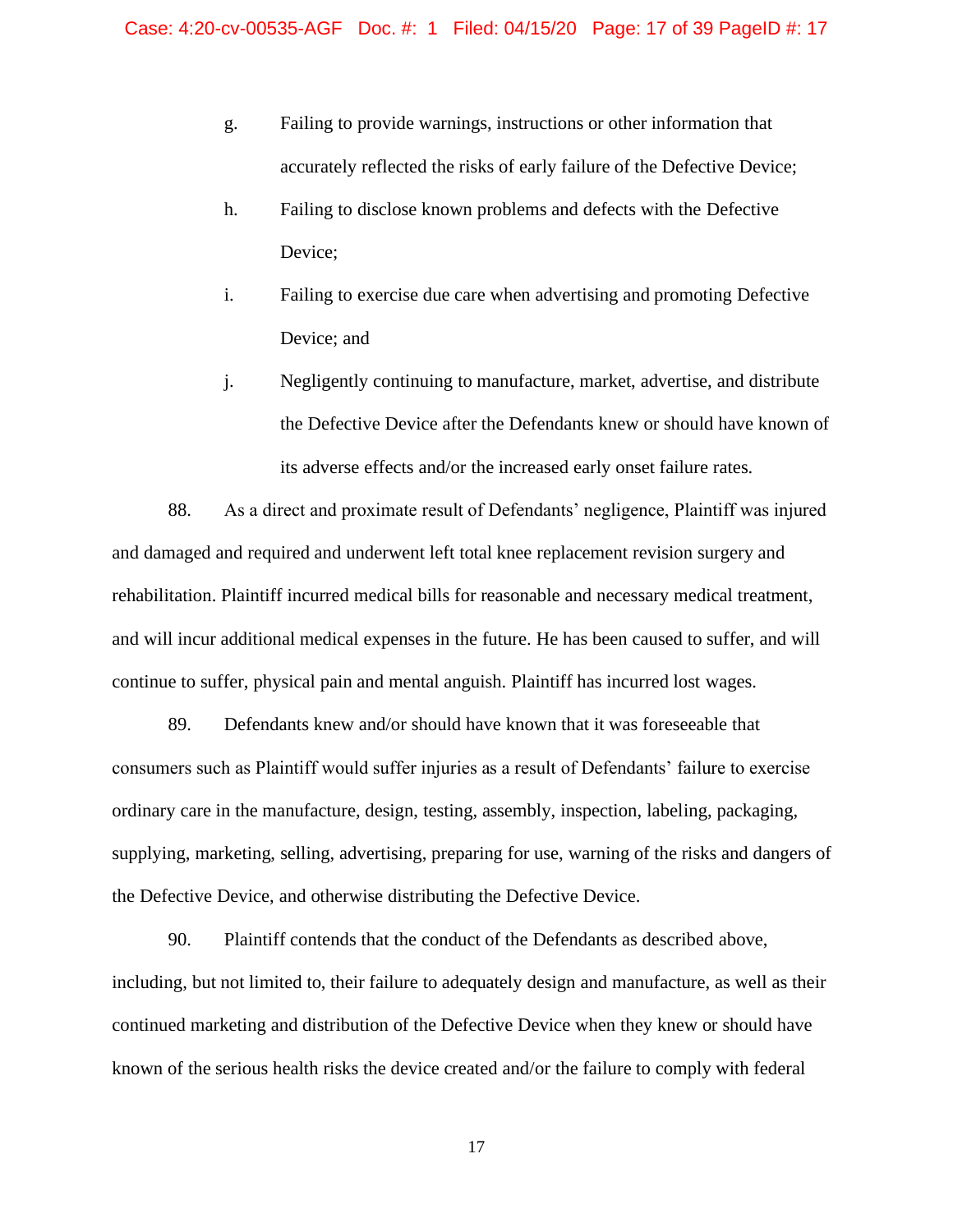requirements, is attended by circumstances of oppression, fraud, malice, willfulness, wantonness, and constitutes a conscious, reckless and flagrant disregard for human life, which warrants the imposition of punitive damages.

WHEREFORE, Plaintiff respectfully requests that this Court enter judgment in Plaintiff's favor for compensatory and punitive damages, together with interest, costs herein incurred, attorneys' fees, and all such other and further relief as this Court deems just and proper.

## **COUNT II VIOLATION OF THE MISSOURI MERCHANDISING PRACTICES ACT**

COMES NOW Plaintiff Pandolfo, by and through his undersigned counsel, and for Count II of his cause of action states as follows:

91. Plaintiff states, adopts and incorporates by reference the above allegations as though fully set forth herein.

92. The Missouri Merchandising Practice Act ("MMPA") RSMo. § 407.020 provides in part as follows:

The act, use, or employment of any person of any deception, fraud, false pretense, false promise, false misrepresentation, unfair practice or the concealment, suppression, or omission of any material fact in connection with the sale or advertisement of any merchandise in trade or commerce … in or from the state of Missouri, is declared to be an unlawful practice … Any act, use or employment declared unlawful by this subsection violations this subsection whether committed before, during, or after the sale, advertisement, or solicitation.

93. Missouri's Merchandising Practices Act is congruent to 21 U.S.C §§ 331(a) and

 $333(a)(2)$ .

94. Defendants are merchants, who study, test, design, develop, manufacture, inspect,

produce, market, promote, advertise, distribute and/or sell medical devices, including the

Defective Device.

95 Defendants researched, developed, designed, tested, manufactured, inspected,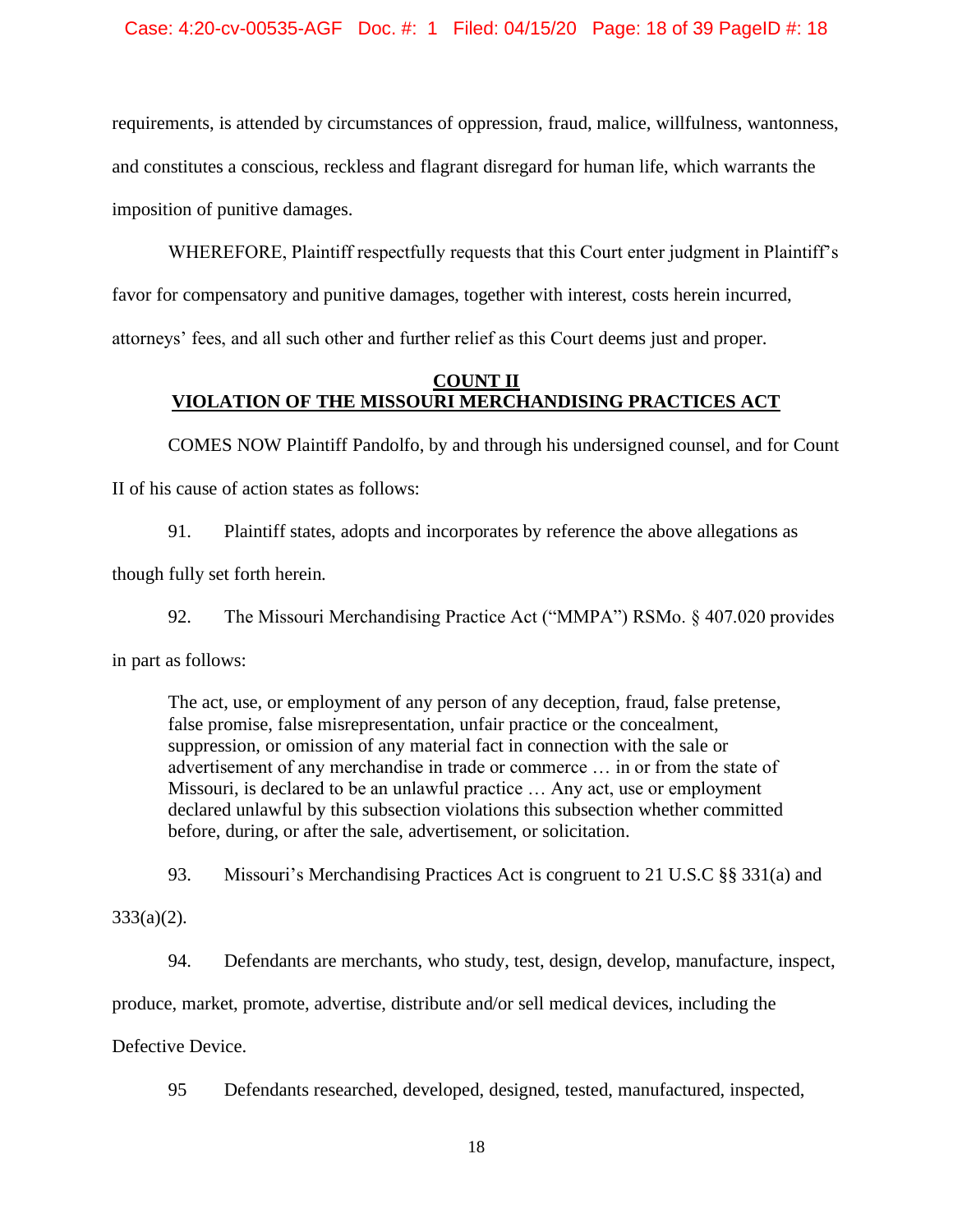#### Case: 4:20-cv-00535-AGF Doc. #: 1 Filed: 04/15/20 Page: 19 of 39 PageID #: 19

labeled, distributed, marketed, promoted, sold, and otherwise released the Defective Device into the stream of commerce. In the course of same, Defendants directly advertised, marketed, and promoted the Defective Device to the FDA, health care professionals, Plaintiff, and other consumers.

96. The Defective Device, as manufactured and/or supplied by Defendants, was defective due to its high early failure rate leading to painful revision surgery. Defendants knew that the product created significant risks of serious bodily harm to consumers.

97. Defendants employed and used deception, fraud, false pretense, false promise, false misrepresentations, unfair practice and concealment, suppression, and omission of material facts in connection with the sale and advertisement of the Defective Device in trade or commerce in the State of Missouri.

98. Defendants knew or should have known through post market surveillance and other methods that the Defective Device was inadequate and resulted in a high risk of early failure, but they failed to communicate adequate information on the dangers and safe use of its product, taking into account the characteristics of and the ordinary knowledge common to physicians who would be expected to implant the Defective Device.

99. At all times relevant herein, Defendant knowingly and indirectly represented to consumers, physicians, and Plaintiff that its medical devices, including the Defective Device:

- a) Were a safe and effective knee implant device;
- b) Could be used as directed by Defendants and physicians without unreasonable risk of harm.

100. Defendants communicated to health care professionals information that failed to contain relevant notice of high early failure rates that would enable health care professionals to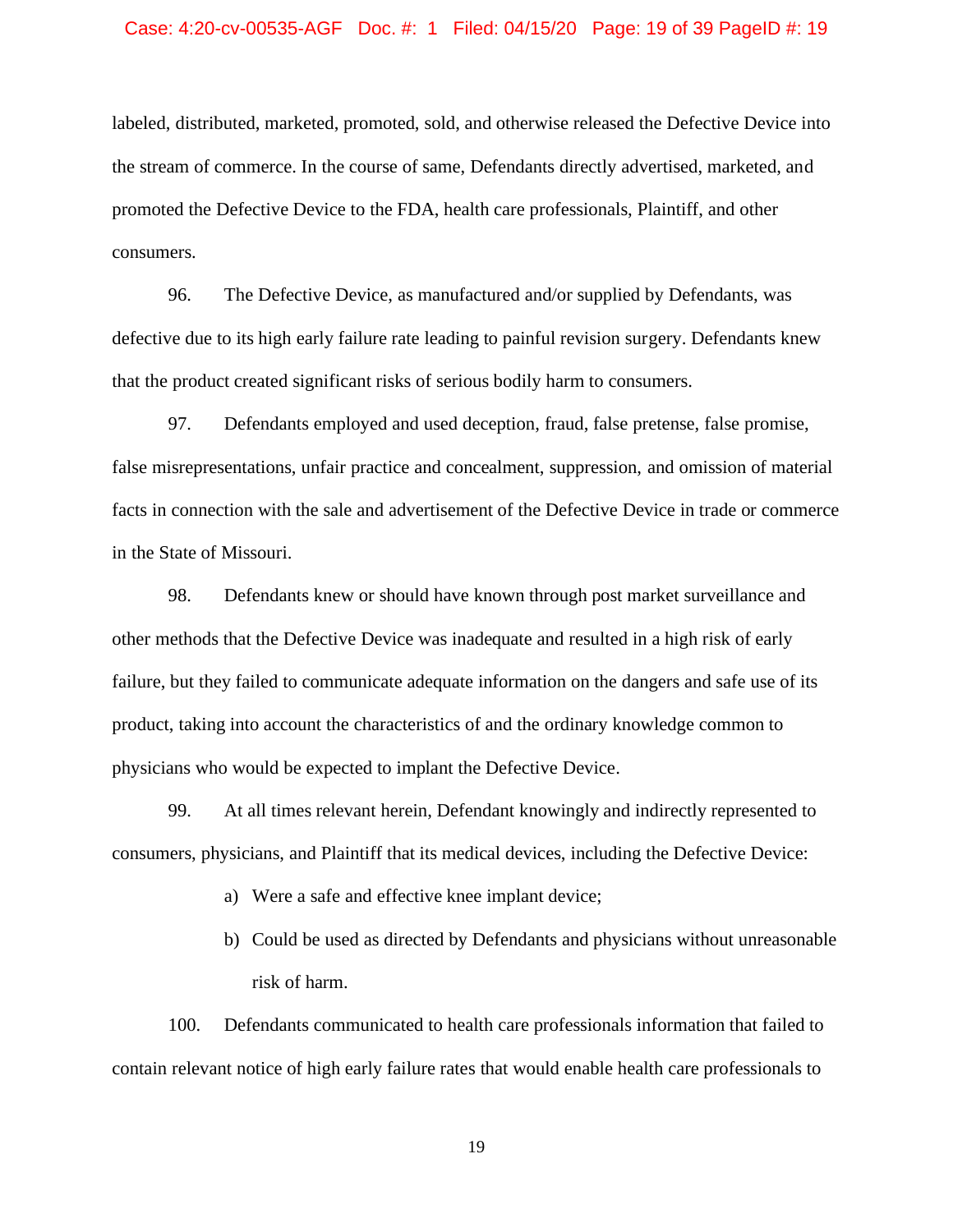#### Case: 4:20-cv-00535-AGF Doc. #: 1 Filed: 04/15/20 Page: 20 of 39 PageID #: 20

implant safe and effective knee implant devices. Defendants fraudulently and intentionally suppressed information about the severity of the risks of injuries associated with implantation of the Defective Device from physicians and Plaintiffs, including Plaintiff and Plaintiff's surgeon, used sales and marketing documents that contained information contrary to Defendants' internally held knowledge regarding the aforesaid risks and injuries, and overstated the efficacy, safety and longevity of the Defective Device. In particular, Defendants:

- a) Disseminated information that was inaccurate, false, and misleading, and which failed to communicate accurately or adequately the high early failure rate associated with the implantation of the Defective Device;
- b) Continued to aggressively promote the Defective Device even after Defendants knew or should have known of the unreasonable risks from implantation;
- c) Downplayed, or otherwise suppressed, through aggressive marketing and promotion the risks associated with the implantation of the Defective Device
- d) The Defective Device was not as safe and effective as other TKA implants given its intended purpose;
- e) The risks of early failure associated with the implantation of the Defective Device was greater than the risks of early failure associated with other TKA implants;
- f) The risk of early failure with the Defective Device was not adequately tested and was known by Defendants, but Defendants knowingly failed to adequately test the product;
- g) Defendants intentionally and knowingly failed to disclose and concealed the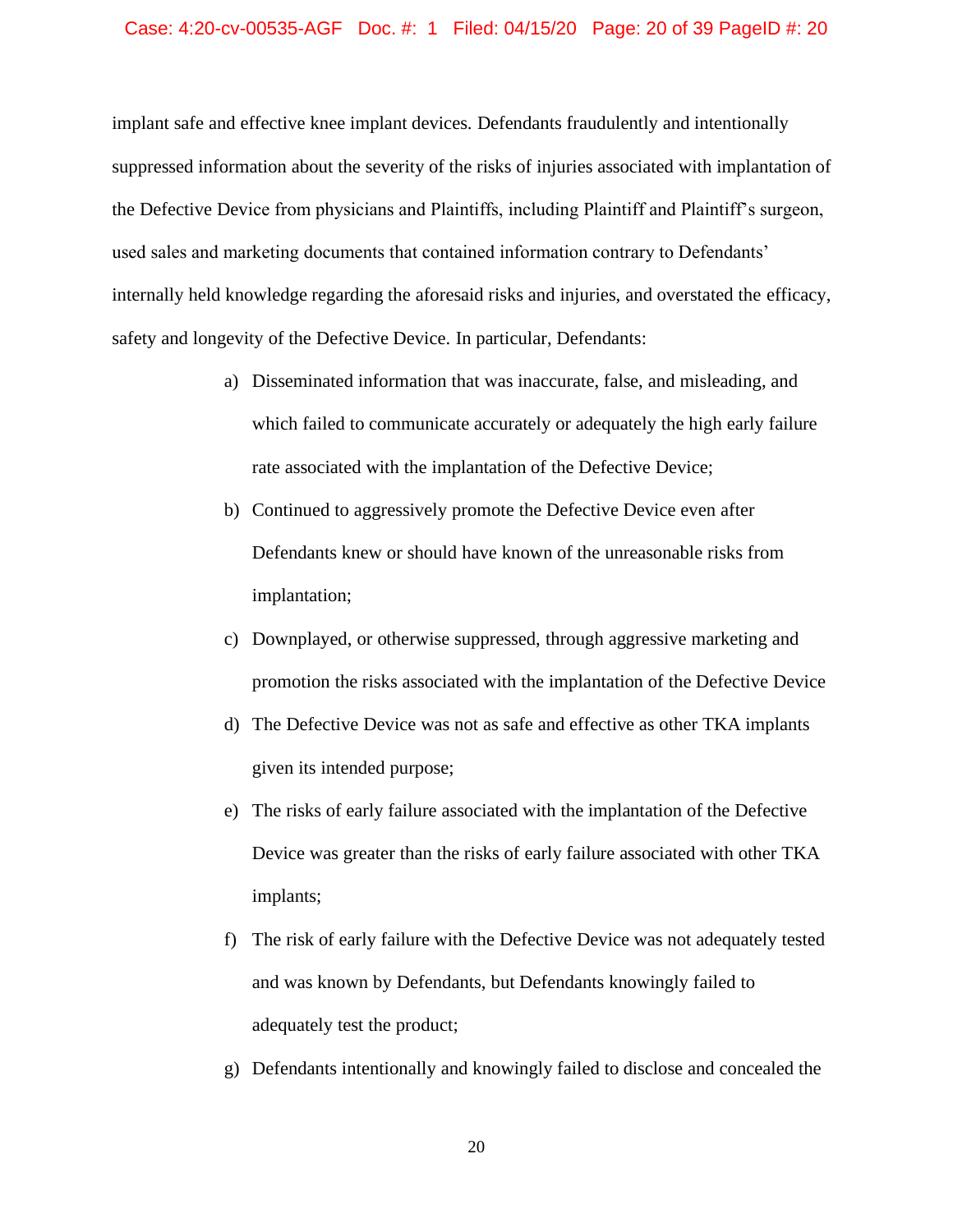early failure rate discovered in any clinical studies and trial results;

h) The Defective Device was defective, and had an unreasonably high risk of early failure and associated injuries, including the specific injuries described herein.

101. At all relevant times herein, Defendants knowingly misrepresented and/or concealed to consumers, physicians and Plaintiff that the knee replacements, including the Defective Device, when used as intended caused a significantly increased risk of injuries, including early failure and painful knee revision surgery.

102. At all relevant times herein, Defendants knowingly concealed and failed to inform the FDA, consumers, physicians, and Plaintiff of their knowledge concerning the dangers posed to Plaintiff.

103. At all relevant times herein, Defendants failed to give adequate warnings regarding the use and potential complications with the Defective Device.

104. The Defendants' Defective Device was purchased and used in treating Plaintiff.

105. The purchase and use of Defendants' Defective Device was for personal (noncommercial) purposes.

106. Had Defendants properly disclosed and disseminated the risks associated with early failure of the Defective Device, Plaintiff and Plaintiff's surgeon would have avoided the risk of implantation of the Defective Device and/or medically monitored Plaintiff differently after the Defective Device was implanted in order to minimize and/or mitigate the damages which would result from the Defective Device.

107. As a direct and proximate result of Defendants' deceptive practices, Plaintiff was injured and damaged and required and underwent left total knee replacement revision surgery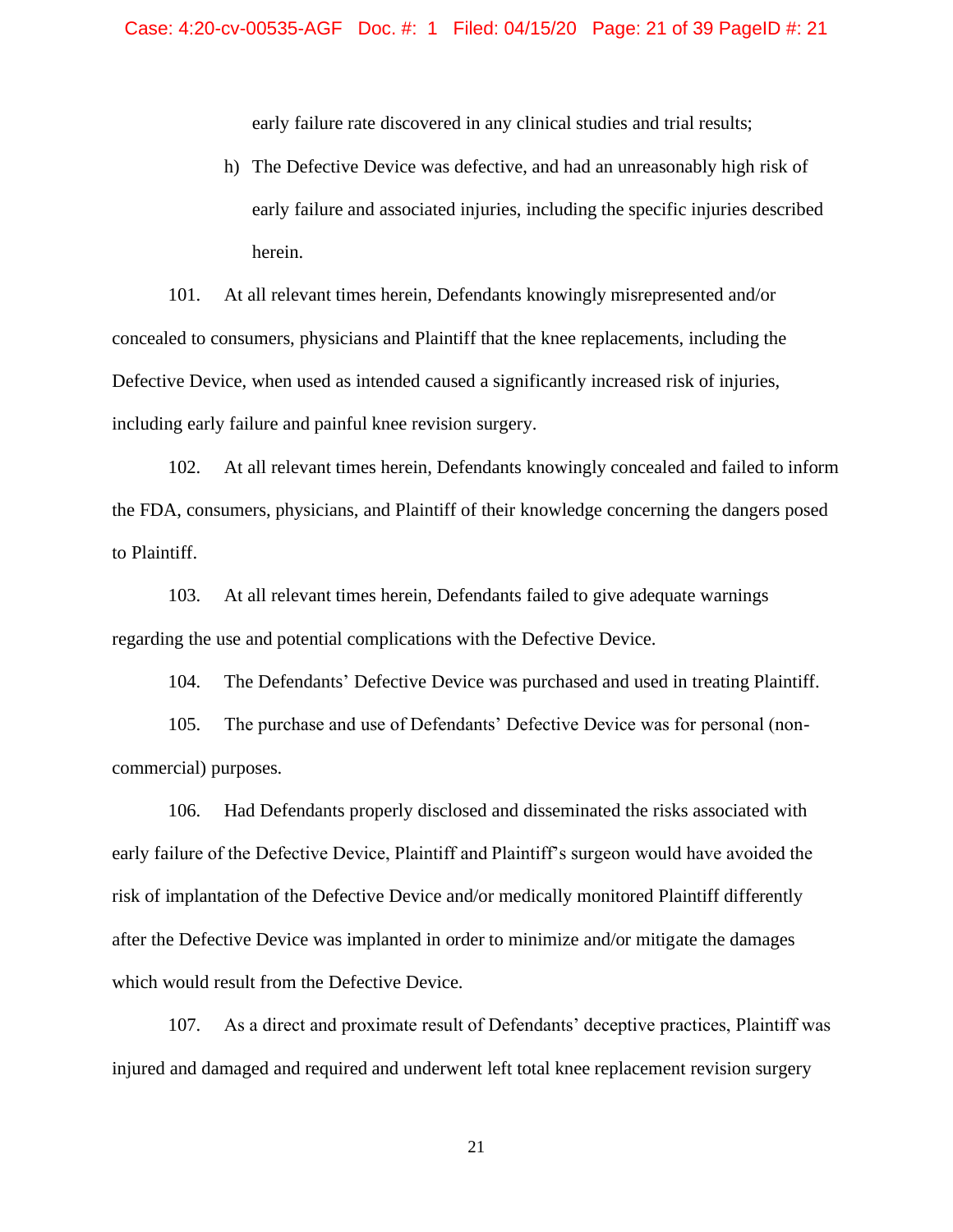#### Case: 4:20-cv-00535-AGF Doc. #: 1 Filed: 04/15/20 Page: 22 of 39 PageID #: 22

and rehabilitation. Plaintiff incurred medical bills for reasonable and necessary medical treatment, and will incur future medical expenses. He has been caused to suffer, and will continue to suffer, physical pain and mental anguish. Plaintiff has incurred lost wages.

108. Plaintiff is entitled to recover his actual damages, attorney's fees, and other equitable relief, pursuant to Missouri law, including RSMo. § 407.025.

109. Defendant's conduct as set forth in this Complaint caused a significantly increased risk of injury, showed a complete indifference to or a conscious disregard for the safety of Plaintiff, was and is wanton, willful, outrageous, and manifests a reckless disregard for the consequences of their actions and for the rights of Plaintiff. Defendants' conduct warrants an award of punitive damages to deter Defendants and others in similar circumstances from committing such actions in the future.

WHEREFORE, Plaintiff respectfully requests that this Court enter judgment in Plaintiff's favor for compensatory and punitive damages, together with interest, costs herein incurred, attorneys' fees, and all such other and further relief as this Court deems just and proper.

# **COUNT III STRICT PRODUCT LIABILITY – PRODUCT DEFECT**

COMES NOW Plaintiff Pandolfo, by and through his undersigned counsel, and for Count III of his cause of action states as follows:

110. Plaintiff restates, adopts and incorporates by reference the above allegations as though fully set forth herein.

111. Defendants researched, developed, designed, tested, manufactured, inspected, labeled, distributed, marketed, promoted, sold, and otherwise released the Defective Device into the stream of commerce in the course of Defendants' business.

112. Defendants did so knowing that its defective devices would reach implanting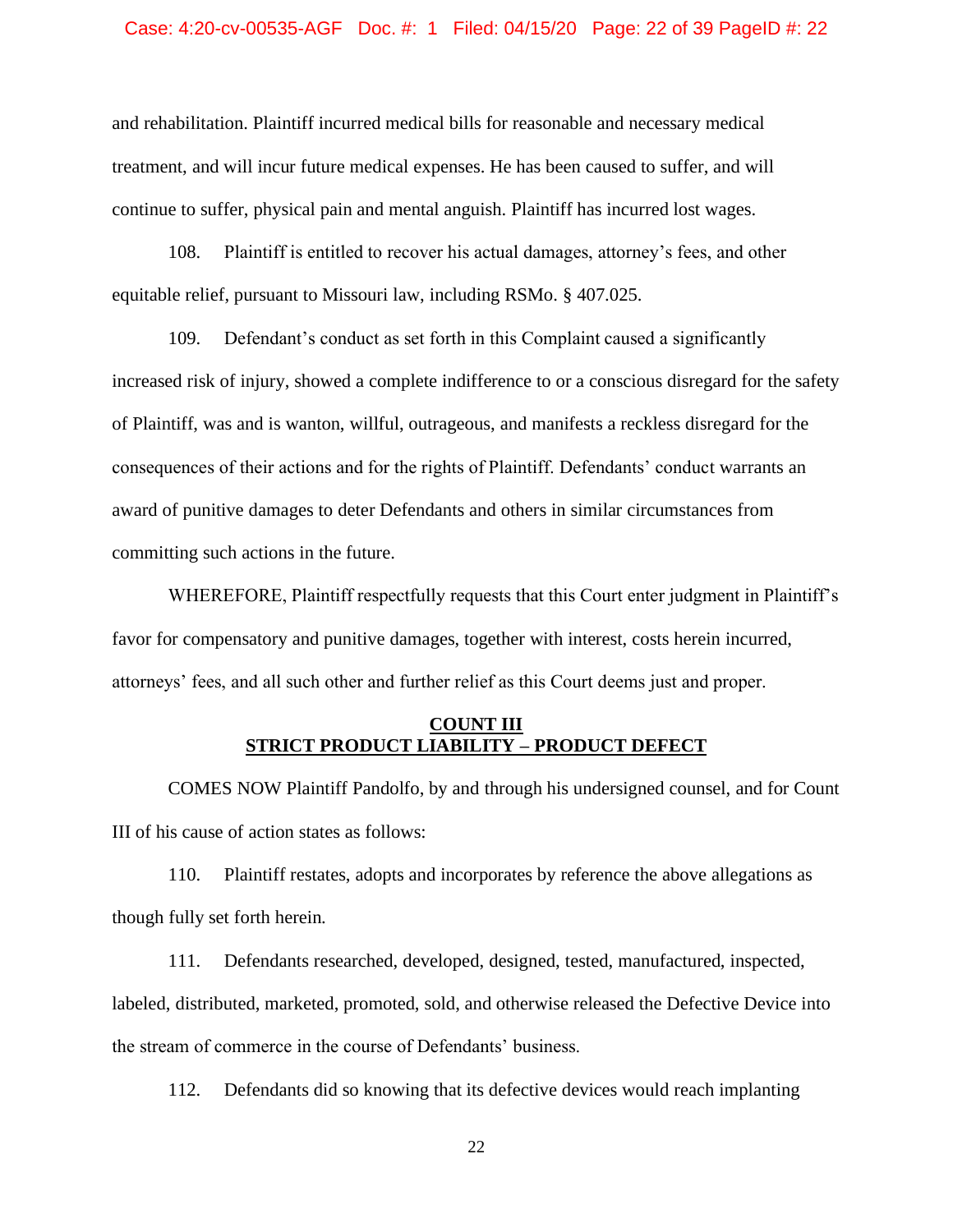#### Case: 4:20-cv-00535-AGF Doc. #: 1 Filed: 04/15/20 Page: 23 of 39 PageID #: 23

orthopedic surgeons, health care professionals and consumers, including Plaintiff and Plaintiff's health care professionals in Missouri, without substantial change in the condition in which they were sold and distributed, and that, at the time the defective devices left Defendants' control, they were defective, unreasonably dangerous, and unreasonably endangering to health when put to a reasonably anticipated use.

113. The Defective Device was in a defective condition and unreasonably dangerous when Plaintiff put it to a reasonably expected use due to its high rate of component loosening, substantial early wear of the polyethylene insert causing particulate debris, and overall early system failure necessitating revision surgery.

114. The dangerous propensities of the Defective Device, as referenced above, were known to the Defendants, or scientifically knowable to them, through appropriate research and testing by known methods, at the time they designed, distributed, supplied or sold the Defective Device. Such information was not known to ordinary physicians who would be expected to implant the Defective Device or consumers, including Plaintiff, who were implanted with the Defective Device.

115. Defendants designed, manufactured and distributed into the stream of commerce health endangering medical devices, including the Defective Device. Defendants' acts and omissions constitute an adulteration, misbranding, or both, as defined by the Federal Food, Drug and Cosmetic Act, 21 U.S.C §§ 331(a) and 333(a)(2), and constitute a breach of duty, subjecting Defendants to civil liability for all damages arising therefrom.

116. Missouri's strict product's liability common law cause of action is congruent to 21 U.S.C §§ 331(a) and 333(a)(2).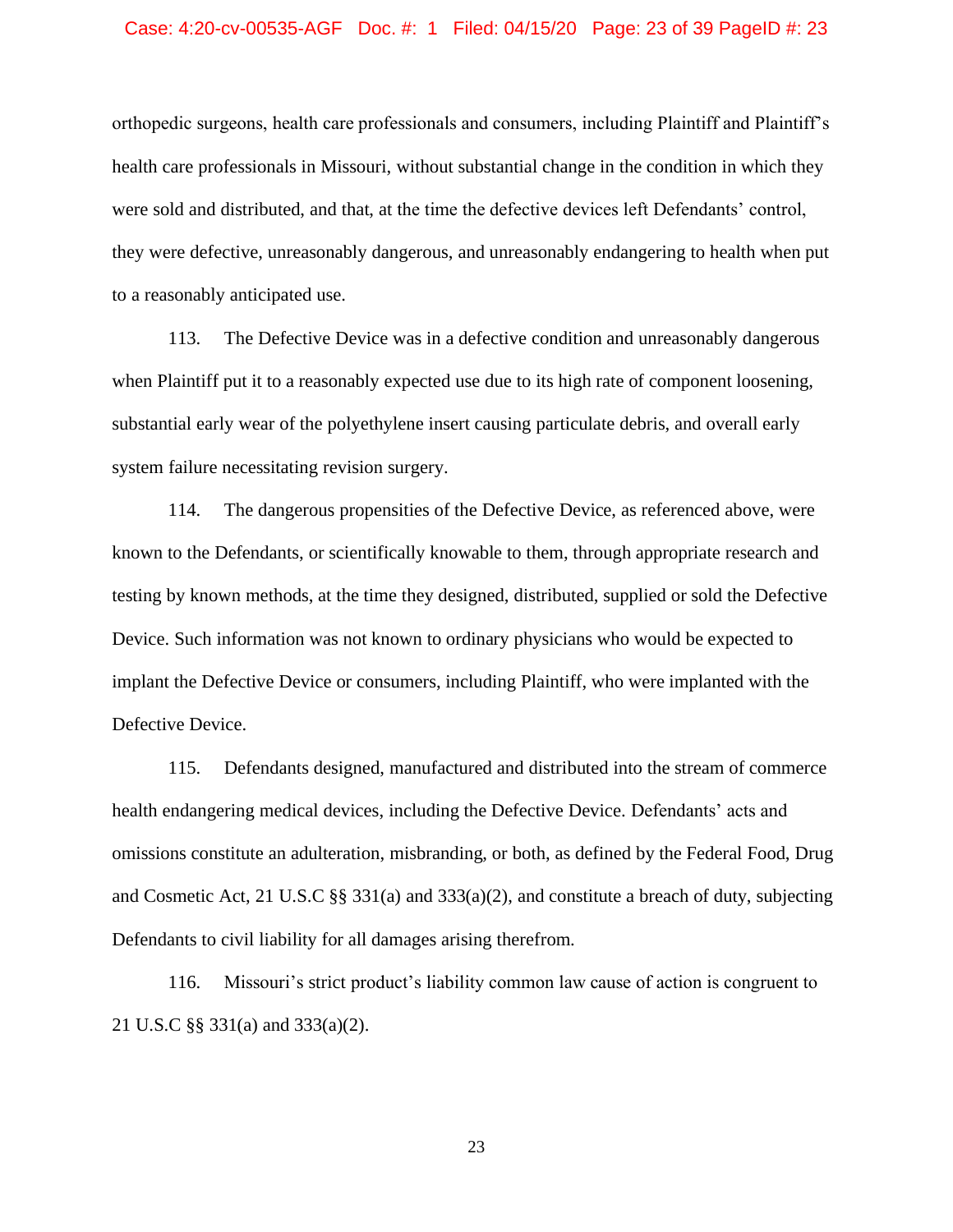#### Case: 4:20-cv-00535-AGF Doc. #: 1 Filed: 04/15/20 Page: 24 of 39 PageID #: 24

117. The above described defects and dangerous, health endangering condition of the Defective Device existed when Defendant sold and distributed the Defective Device.

118. The Defective Device was defective and unreasonably dangerous when used by Plaintiff in a manner reasonably anticipated;

119. The use of the Defective Device according to the product's intended use caused serious injury to Plaintiff necessitating total left knee replacement revision surgery, which was also reasonably foreseeable.

120. As a direct and proximate result of the defective and unreasonably dangerous condition of Defendants' Defective Device as it existed when it was sold and distributed, Plaintiff was injured and damaged and required total left knee replacement revision surgery and rehabilitation. Plaintiff incurred medical bills for reasonable and necessary medical treatment, and will incur additional medical expenses in the future. He has been caused to suffer, and will continue to suffer, physical pain and mental anguish. Plaintiff has incurred lost wages.

121. Defendant's conduct as set forth in this Complaint caused a significantly increased risk of injury, showed a complete indifference to or a conscious disregard for the safety of Plaintiff, was and is wanton, willful, outrageous, and manifests a reckless disregard for the consequences of their actions and for the rights of Plaintiff. Defendants' conduct warrants an award of punitive damages to deter Defendants and others in similar circumstances from committing such actions in the future.

WHEREFORE, Plaintiff respectfully requests that this Court enter judgment in Plaintiff's favor for compensatory and punitive damages, together with interest, costs herein incurred, attorneys' fees, and all such other and further relief as this Court deems just and proper.

### **COUNT IV STRICT PRODUCTS LIABILITY – FAILURE TO WARN**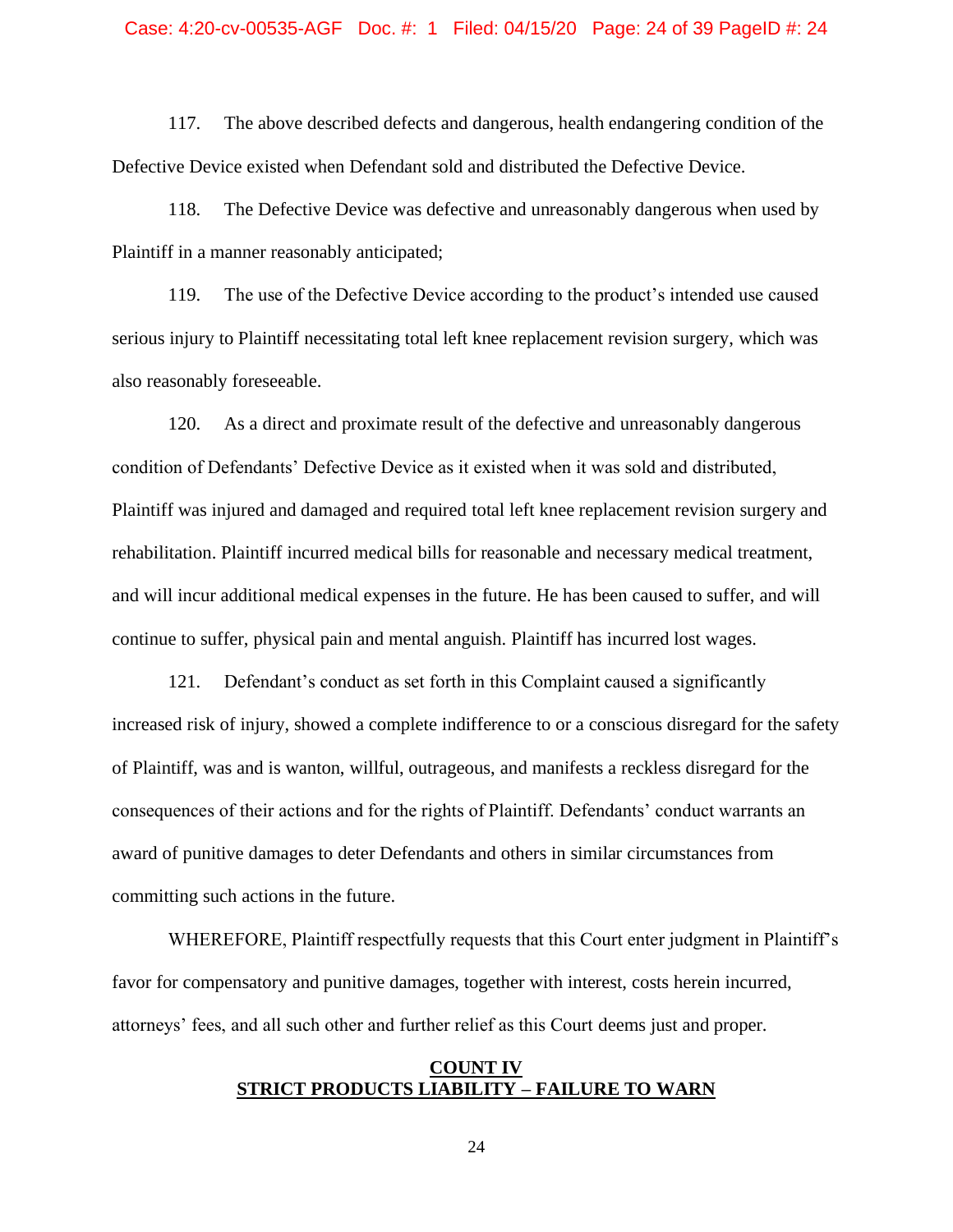#### Case: 4:20-cv-00535-AGF Doc. #: 1 Filed: 04/15/20 Page: 25 of 39 PageID #: 25

COMES NOW Plaintiff Pandolfo, by and through his undersigned counsel, and for Count IV of his cause of action states as follows:

122. Plaintiff restates, adopts and incorporates by reference the above allegations as though fully set forth herein.

123. Defendants researched, developed, designed, tested, manufactured, inspected, labeled, distributed, marketed, promoted, sold, and otherwise released the Defective Device into the stream of commerce in the course of Defendants' business.

124. In the course of same, Defendants directly advertised, marketed, and promoted the Defective Device to the FDA, health care professionals, Plaintiff, and other consumers, and therefore had a duty to warn of the risks of high early failure rates associated with the implantation of the Defective Device.

125. Defendants expected the Defective Device to reach, and it did in fact reach, implanting orthopedic surgeons, health care professionals and consumers, including Plaintiff and Plaintiff's health care professionals, without any substantial change in the condition of the product from when it was initially distributed by Defendants.

126. The Defective Device, as manufactured and/or supplied by Defendants, was defective due to its high rate of component loosening, substantial early wear of the polyethylene insert causing particulate debris, and overall early system failure necessitating revision surgery.

127. The Defective Device was then unreasonably dangerous when it was put to a reasonably anticipated use without knowledge of its characteristics.

128. The Defective Device was defective and unsafe when it left Defendants' possession and control, was distributed by Defendants, and implanted by Plaintiff's surgeon.

129. The Defective Device design created an unreasonable risk of early failure and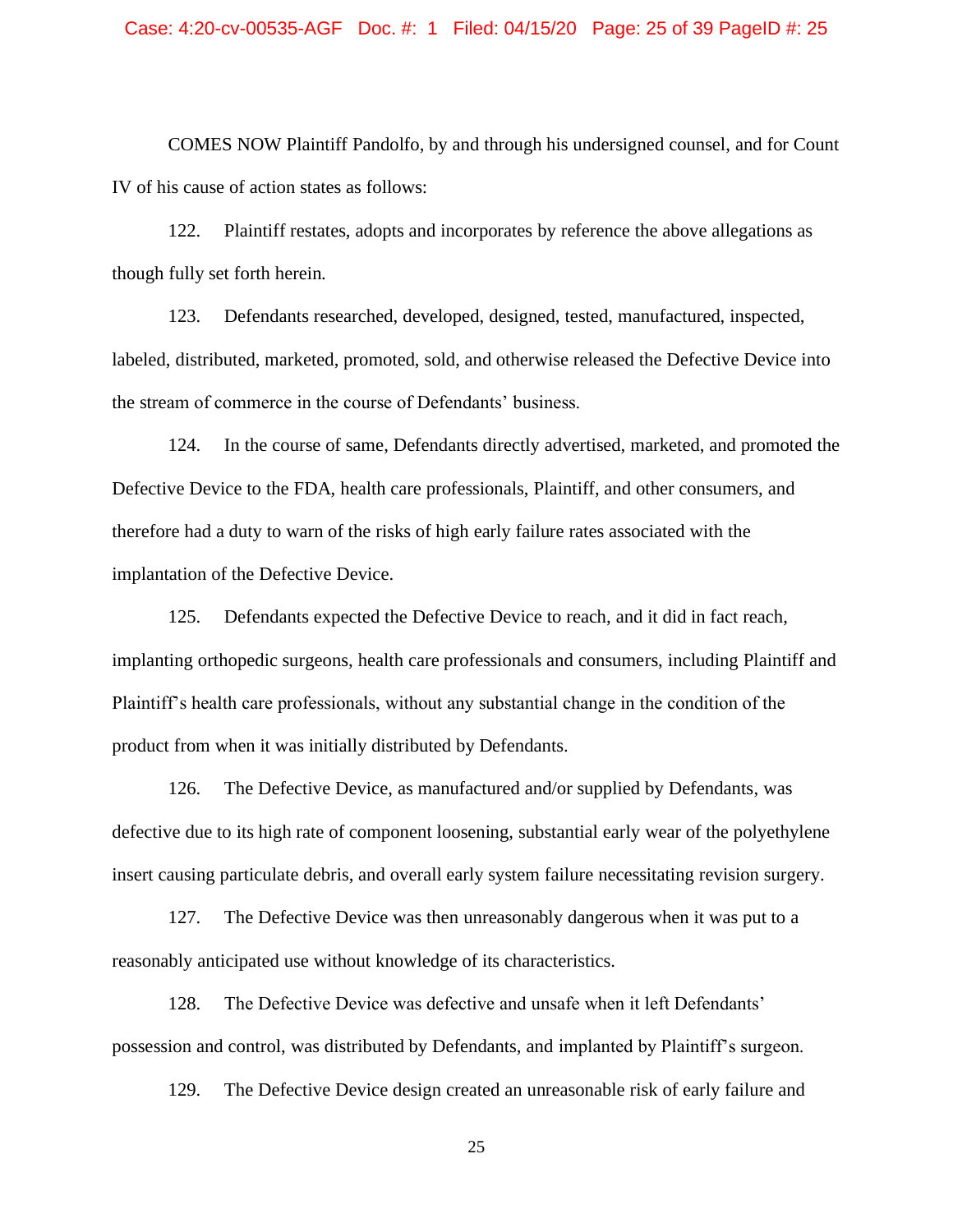resulting painful revision surgery.

130. The dangerous propensities of the Defective Device, as referenced above, were known to the Defendants, or scientifically knowable to them, through appropriate research and testing by known methods, at the time they designed, distributed, supplied or sold the Defective Device. Such information was not known to ordinary physicians who would be expected to implant the Defective Device.

131. Defendants failed to give adequate warning of the danger to physicians and consumers, including Plaintiff, of the dangerous risks associated with the Defective Device, including the risk of early failure requiring revision surgery.

132. Defendants had a continuing duty to warn Plaintiff of the dangers associated with the early failure of the Defective Device.

133. Defendants knew or should have known through post market surveillance and other methods that the Defective Device was inadequate and resulted in a high risk of early failure, but they failed to communicate adequate information on the dangers and safe use of its product, taking into account the characteristics of and the ordinary knowledge common to physicians who would be expected to implant the Defective Device.

134. Plaintiff could not have discovered any defects in the Defective Device through the exercise of reasonable care and relied upon the skill, superior knowledge, and judgment of Defendants.

135. Had Defendants properly disclosed and disseminated the risks associated with early failure of the Defective Device, Plaintiff and Plaintiff's surgeon would have avoided the risk of implantation of the Defective Device and/or medically monitored Plaintiff differently after the Defective Device was implanted in order to minimize and/or mitigate the damages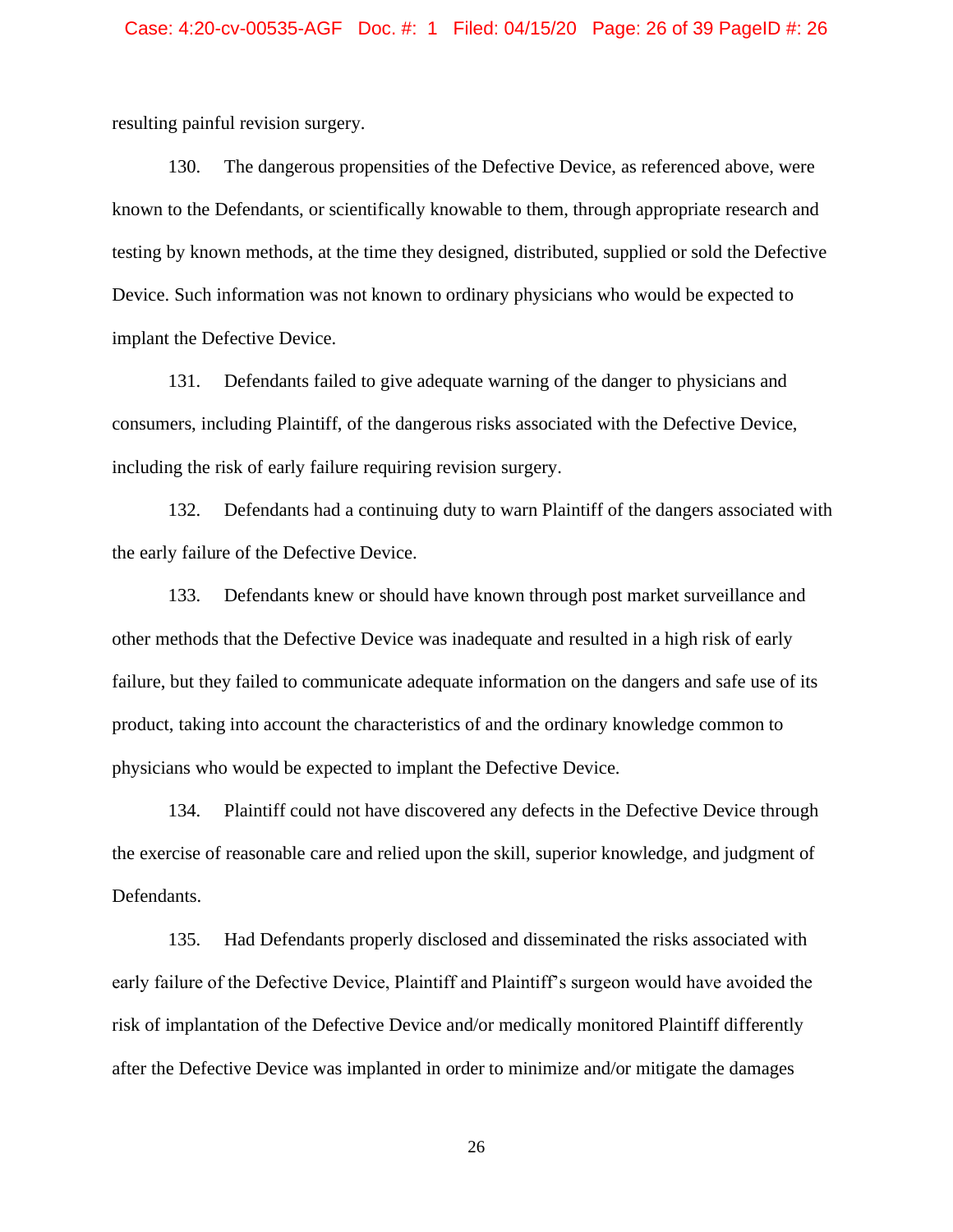which would result from the Defective Device.

136. The Defective Device caused serious injury to Plaintiff, who used the Defective Device for its intended purposes and in a reasonably anticipated manner.

137. Defendants design, manufacture and distribution of the Defective Device into the stream of commerce without adequate warning constitutes an adulteration, misbranding, or both, as defined by the Federal Food, Drug and Cosmetic Act, 21 U.S.C §§ 331(a) and 333(a)(2), and constitute a breach of duty, subjecting Defendants to civil liability for all damages arising therefrom.

138. Missouri's strict product's liability common law cause of action for failure to warn is congruent to 21 U.S.C  $\S$ § 331(a) and 333(a)(2).

139. As a direct and proximate result of the Defective Device being sold without an adequate warning, Plaintiff was injured and damaged and required and underwent total left knee replacement revision surgery and rehabilitation. Plaintiff incurred medical bills for reasonable and necessary medical treatment, and will incur additional medical expenses in the future. He has been caused to suffer, and will continue to suffer, physical pain and mental anguish. Plaintiff has incurred lost wages.

140. Defendants' conduct as set forth in this Complaint caused a significantly increased risk of injury, showed a complete indifference to or a conscious disregard for the safety of Plaintiff, was and is wanton, willful, outrageous, and manifests a reckless disregard for the consequences of their actions and for the rights of Plaintiff. Defendants' conduct warrants an award of punitive damages to deter Defendants and others in similar circumstances from committing such actions in the future.

WHEREFORE, Plaintiff respectfully requests that this Court enter judgment in Plaintiff's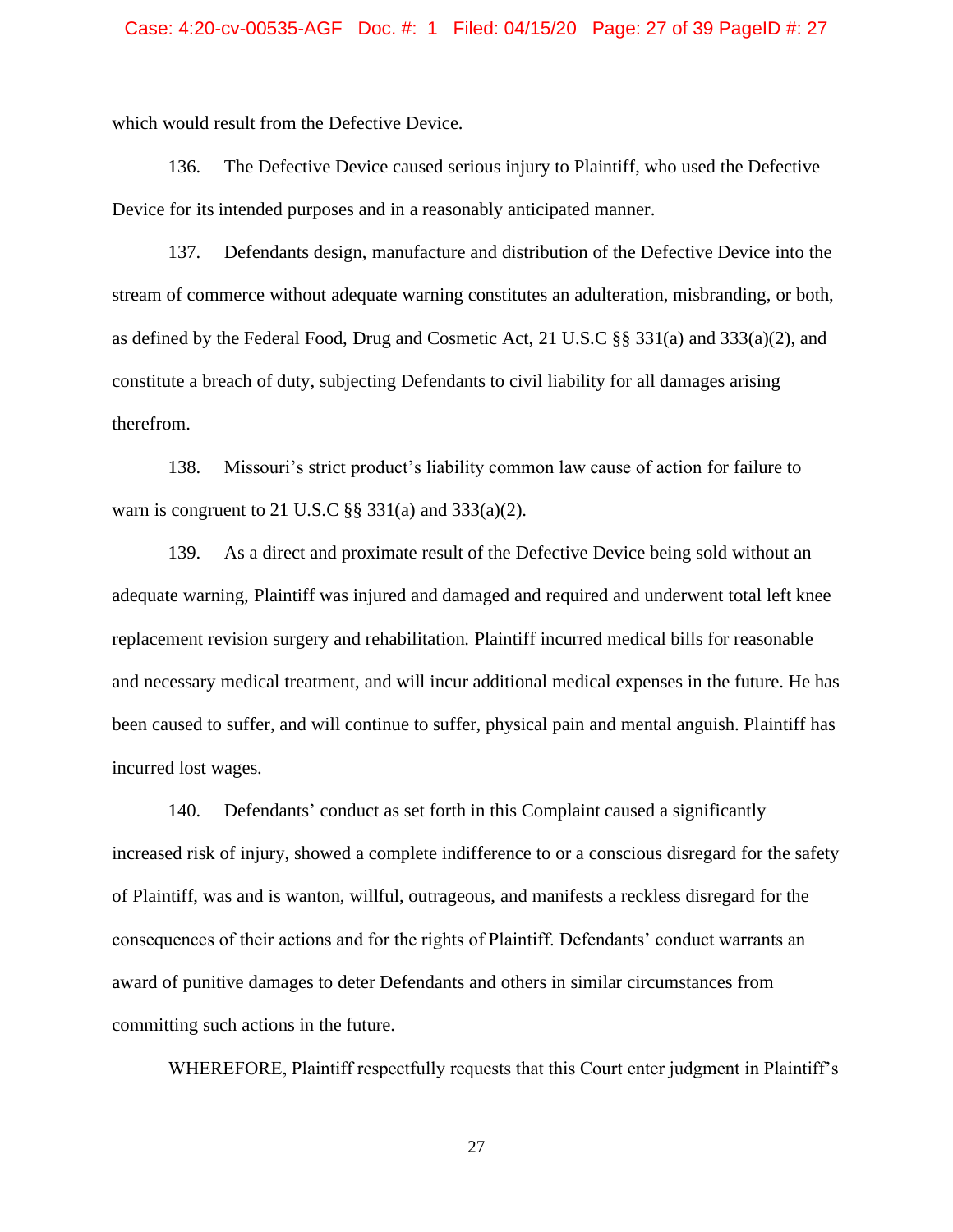Case: 4:20-cv-00535-AGF Doc. #: 1 Filed: 04/15/20 Page: 28 of 39 PageID #: 28

favor for compensatory and punitive damages, together with interest, costs herein incurred, attorneys' fees, and all such other and further relief as this Court deems just and proper.

## **COUNT V FRAUDULENT MISREPRESENTATION**

COMES NOW Plaintiff Pandolfo, by and through his undersigned counsel, and for Count V of his cause of action states as follows:

141. Plaintiff restates, adopts and incorporates by reference all of the above allegations as though fully set forth herein.

142. From the time the Defective Device was first tested, studied, researched, evaluated, endorsed, manufactured, marketed, and distributed, and up to the present, Defendants failed to disclose material facts regarding the safety, efficacy, and longevity of the Defective Device. Defendants made material misrepresentations to Plaintiff, Plaintiff's health care professionals, the healthcare community, and the general public.

143. Defendants engaged in a nationwide marketing campaign, over-promoting the Defective Device in written marketing literature, in written product packaging, and in direct-toconsumer advertising via written and internet advertisements and television commercial ads. Defendants' over-promotion was undertaken by touting the safety and efficacy of Defective Device while concealing, misrepresenting, and actively downplaying the serious, severe, and life-threatening risks of harm to patients implanted with the Defective Device, when compared to comparable or superior alternative TKA implant options. Defendants fraudulently misrepresented the Defective Device's safety, efficacy, and longevity.

144. At all times relevant herein, Defendants represented through their labeling, advertising, marketing materials, detail persons, seminar presentations, publications, notice letters, and regulatory submissions to Plaintiff and to Plaintiff's physician that its products,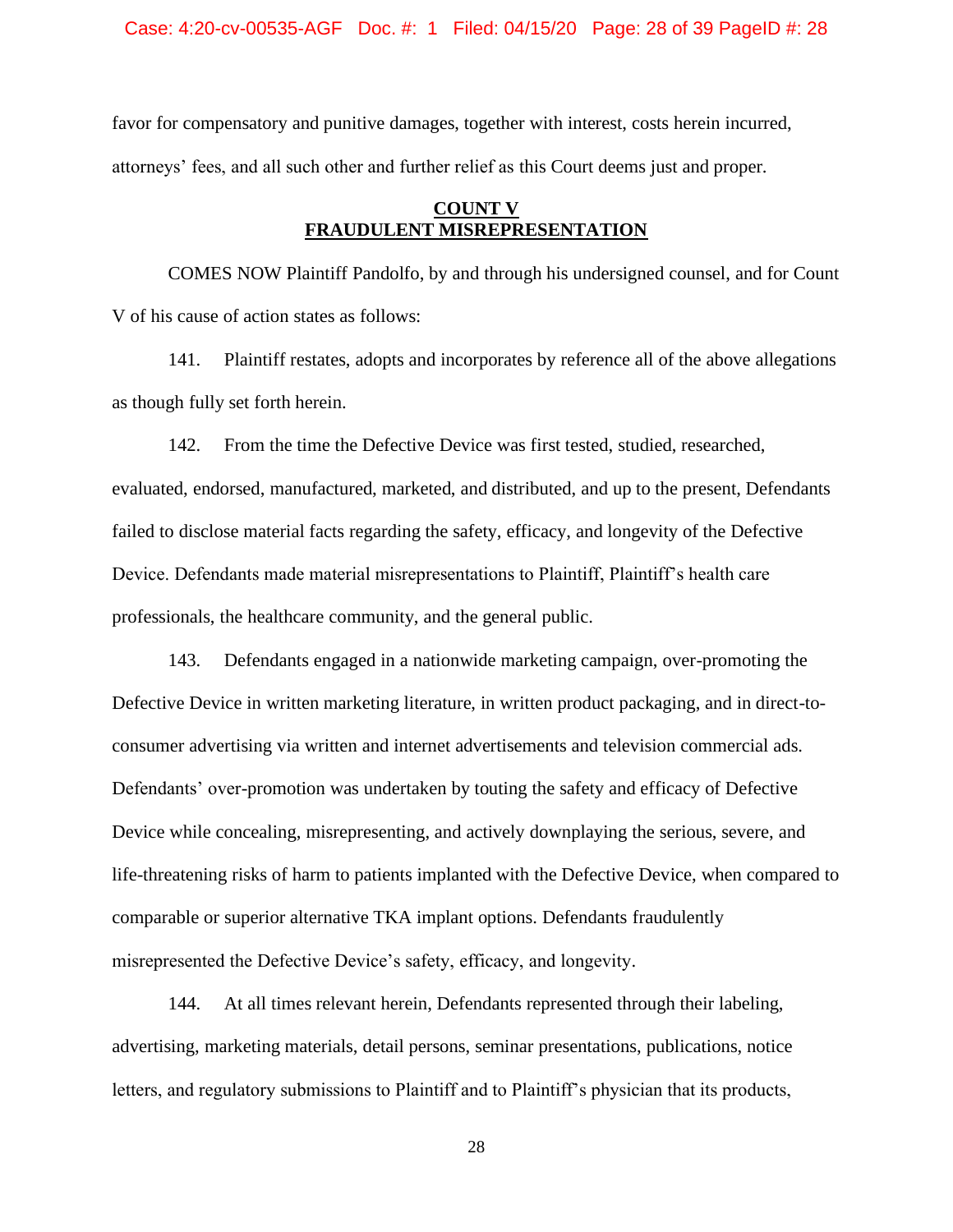including the Defective Device:

- a) had been tested and found to be safe and effective for use in TKA,
- b) Upon information and belief, Defendants represented that the Defective Device was safer than other alternative medical devices;
- c) Failed to disseminate information and concealed information on known high early failure rates of the Defective Device;
- d) Misrepresented the efficacy and longevity of the Defective Device

145. The representations were made by the Defendants with the intent that doctors and patients, including Plaintiff and Plaintiff's physicians, rely upon them in purchasing and using the Defective Device.

146. Defendants' representations were made with the intent of defrauding and deceiving Plaintiff, other consumers, Plaintiff's physicians, and the medical community to induce and encourage the sale of the Defective Device.

147. Defendants' representations were false.

148. Defendants knew that their representations were false at the time they were made, yet they willfully, wantonly, and recklessly disregarded their obligation to provide truthful representations regarding the safety and risks associated with implantation of the Defective Device to Plaintiff, other consumers, Plaintiff's physicians, and the medical community.

149. Defendants' representations were material to Plaintiff and Plaintiff's physician's decision to purchase and use the Defective Device.

150. Plaintiff and his physician relied on Defendants' representations when purchasing the Defective Device and such reliance was reasonable under the circumstances.

151. Had Defendants not misrepresented the safety of the Defective Device, Plaintiff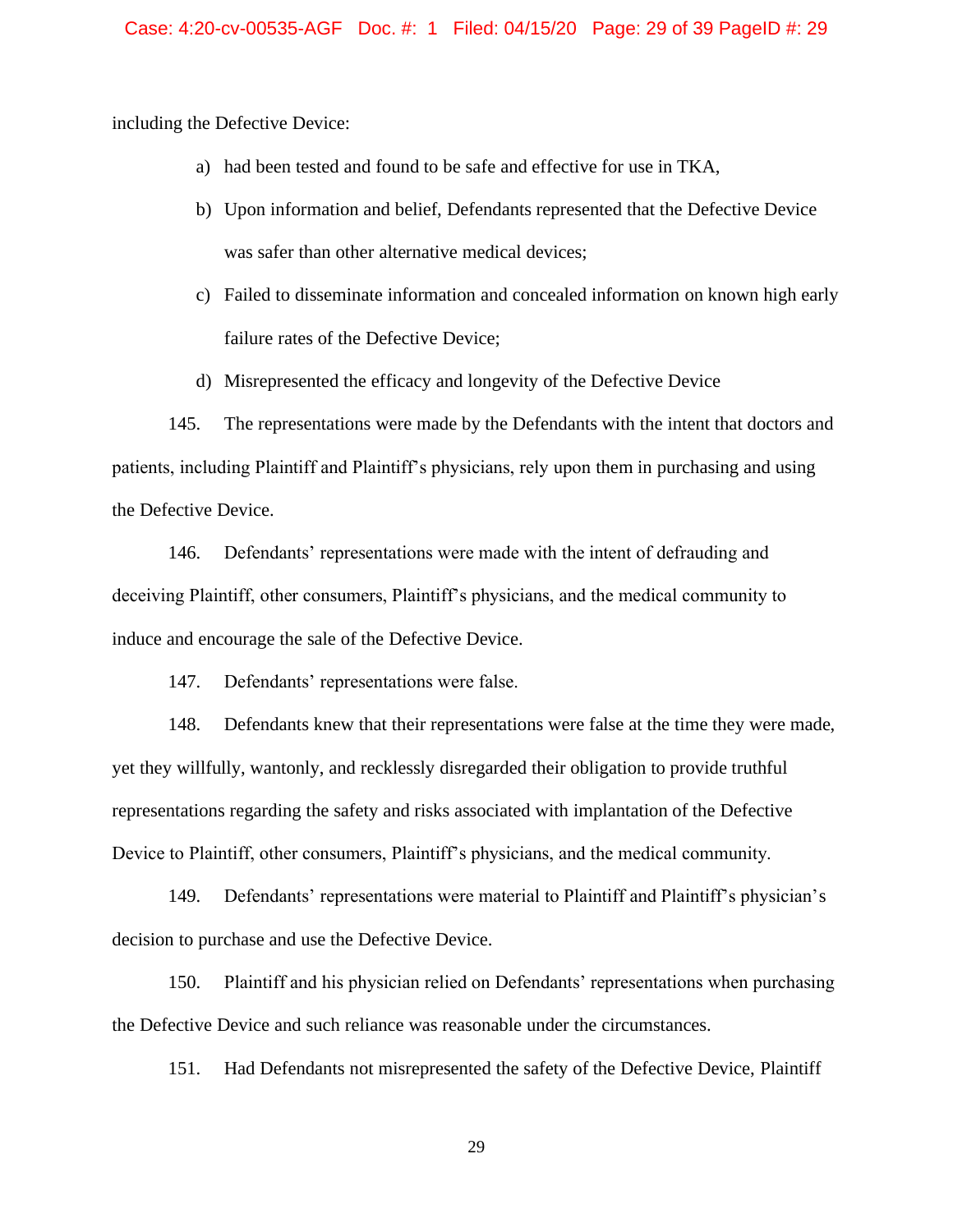#### Case: 4:20-cv-00535-AGF Doc. #: 1 Filed: 04/15/20 Page: 30 of 39 PageID #: 30

and Plaintiff's surgeon would have avoided purchase and use of the Defective Device.

152. Defendants misrepresentations regarding the Defective Device constitutes an adulteration, misbranding, or both, as defined by the Federal Food, Drug and Cosmetic Act, 21 U.S.C §§ 331(a) and 333(a)(2), and constitute a breach of duty, subjecting Defendants to civil liability for all damages arising therefrom.

153. Missouri's common law cause of action for fraudulent misrepresentation is congruent to 21 U.S.C §§ 331(a) and 333(a)(2).

154. As a direct and proximate result of Defendants' misrepresentations, Plaintiff was injured and damaged and required and underwent total left knee replacement revision surgery and rehabilitation. Plaintiff incurred medical bills for reasonable and necessary medical treatment, and will incur additional medical expenses in the future. He has been caused to suffer, and will continue to suffer, physical pain and mental anguish. Plaintiff has incurred lost wages.

155. Defendants risked the lives of consumers and users of the Defective Device, including Plaintiff. Defendants had knowledge of the safety problems and suppressed this knowledge from the general public. Defendants made conscious decisions for years not to redesign, re-label, adequately warn, or inform the unsuspecting public. Defendants' conduct as set forth in this Complaint caused a significantly increased risk of injury, showed a complete indifference to or a conscious disregard for the safety of Plaintiff, was and is wanton, willful, outrageous, and manifests a reckless disregard for the consequences of their actions and for the rights of Plaintiff. Defendants' conduct warrants an award of punitive damages to deter Defendants and others in similar circumstances from committing such actions in the future

WHEREFORE, Plaintiff respectfully requests that this Court enter judgment in Plaintiff's favor for compensatory and punitive damages, together with interest, costs herein incurred,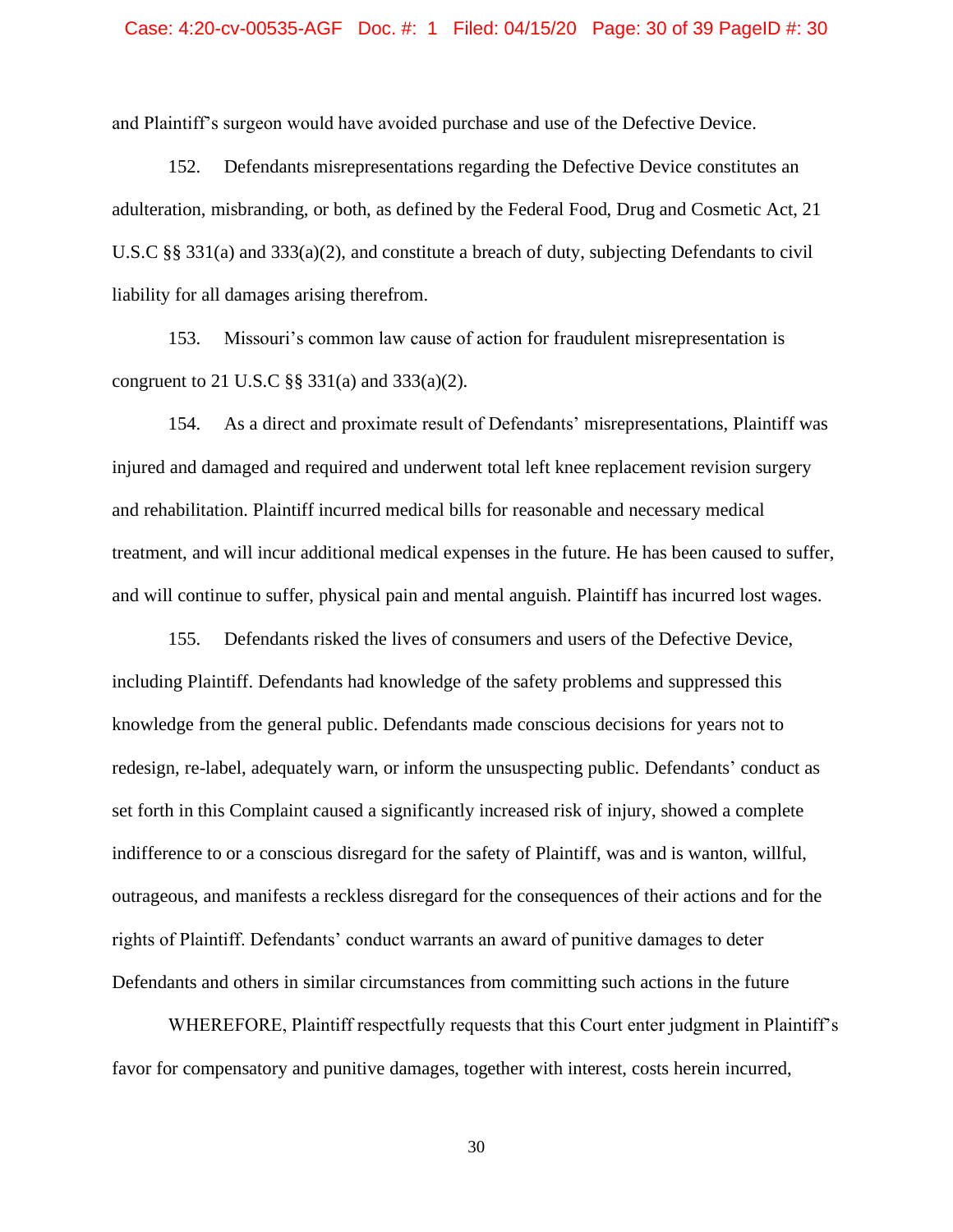attorneys' fees, and all such other and further relief as this Court deems just and proper.

## **COUNT VI NEGLIGENT MISREPRESENTATION**

COMES NOW Plaintiff Pandolfo, by and through his undersigned counsel, and for Count VI of his cause of action states as follows:

156. Plaintiff restates, adopts, and incorporates by reference all of the above allegations as though fully set forth herein.

157. At all times relevant herein, Defendants, in the course of their business,

represented through their labeling, advertising, marketing materials, detail persons, seminar presentations, publications, notice letters, and regulatory submissions to Plaintiff and to Plaintiff's physician that its products, including the Defective Device:

a) had been tested and found to be safe and effective for use in TKA,

- b) Upon information and belief, Defendants represented that the Defective Device was safer than other alternative medical devices;
- c) Failed to disseminate information on known high early failure rates of the Defective Device;
- d) Misrepresented the efficacy and longevity of the Defective Device

158. In supplying the information immediately above, Defendants failed to exercise reasonable care to ensure the accuracy of said representations.

159. The representations were made by Defendants with the intent that doctors, consumers and patients, including Plaintiff, rely upon them in purchasing and using the Defective Device.

160. Defendants' representations were material to Plaintiff and Plaintiff's physician's decision to purchase and use the Defective Device.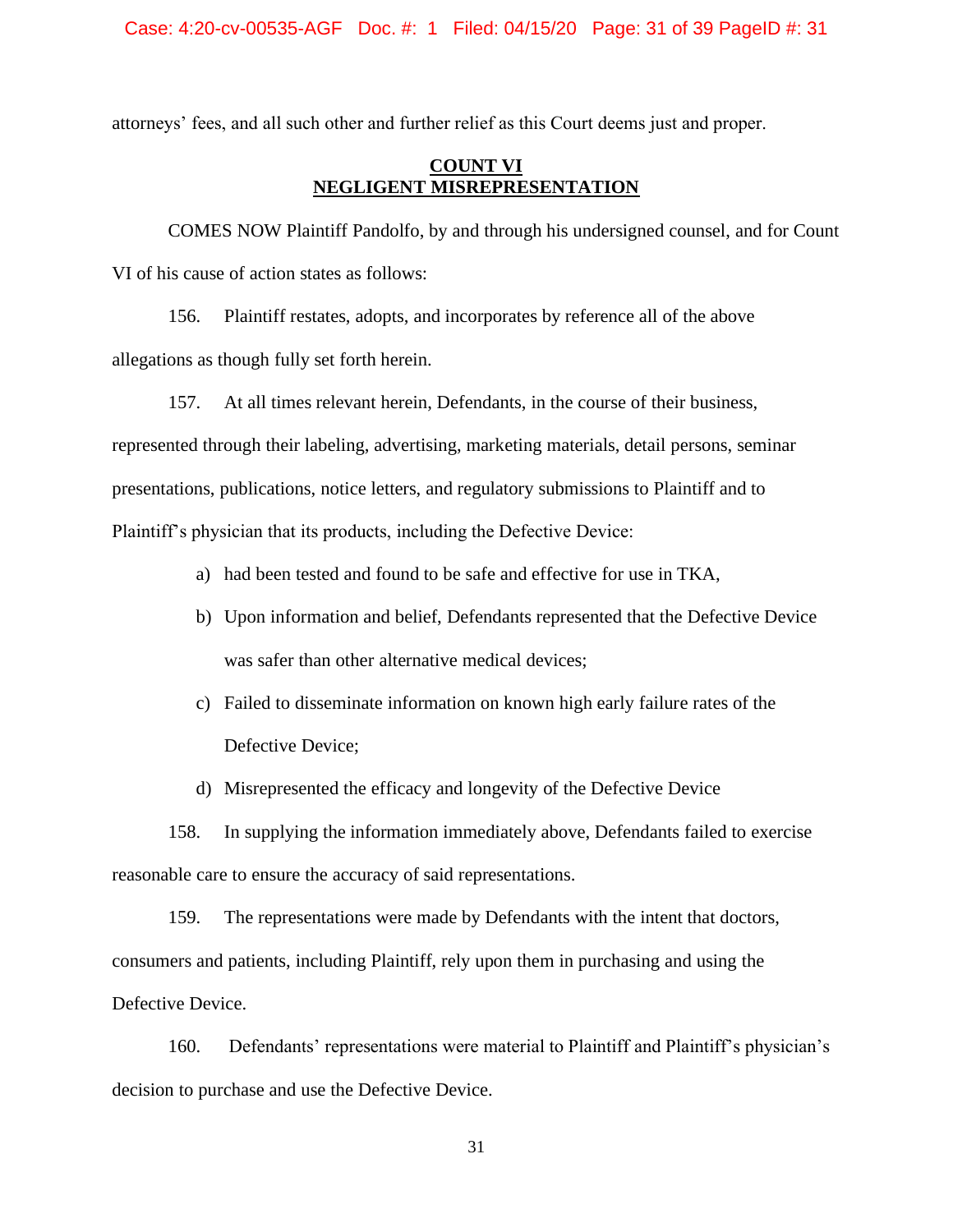161. Defendants' representations were false.

162. Defendants, as the designers, manufacturers, sellers, promoters, and/or distributors of the Defective Device, knew or reasonably should have known that health care professionals and consumers of the Defective Device would rely on information disseminated and marketed to them regarding the product when weighing the potential benefits and potential risks of implanting Defective Device.

163. Defendants failed to exercise ordinary care to ensure that the information and representations they disseminated to health care professionals and consumers concerning the efficacy and longevity of the Defective Device was accurate, complete, and not misleading. As a result, Defendants disseminated information to health care professionals and consumers that was negligently and materially inaccurate, misleading, false, and unreasonably dangerous to consumers such as Plaintiff.

164. Plaintiff and his physician relied on Defendants' representations when purchasing the Defective Device and such reliance was reasonable under the circumstances.

165. Had Defendants not misrepresented the safety of the Defective Device, Plaintiff and Plaintiff's surgeon would have avoided purchase and use of the Defective Device.

166. Defendants misrepresentations regarding the Defective Device constitutes an adulteration, misbranding, or both, as defined by the Federal Food, Drug and Cosmetic Act, 21 U.S.C §§ 331(a) and 333(a)(2), and constitute a breach of duty, subjecting Defendants to civil liability for all damages arising therefrom.

167. Missouri's common law cause of action for negligent misrepresentation is congruent to 21 U.S.C §§ 331(a) and 333(a)(2).

168. As a direct and proximate result of Defendants' misrepresentations, Plaintiff was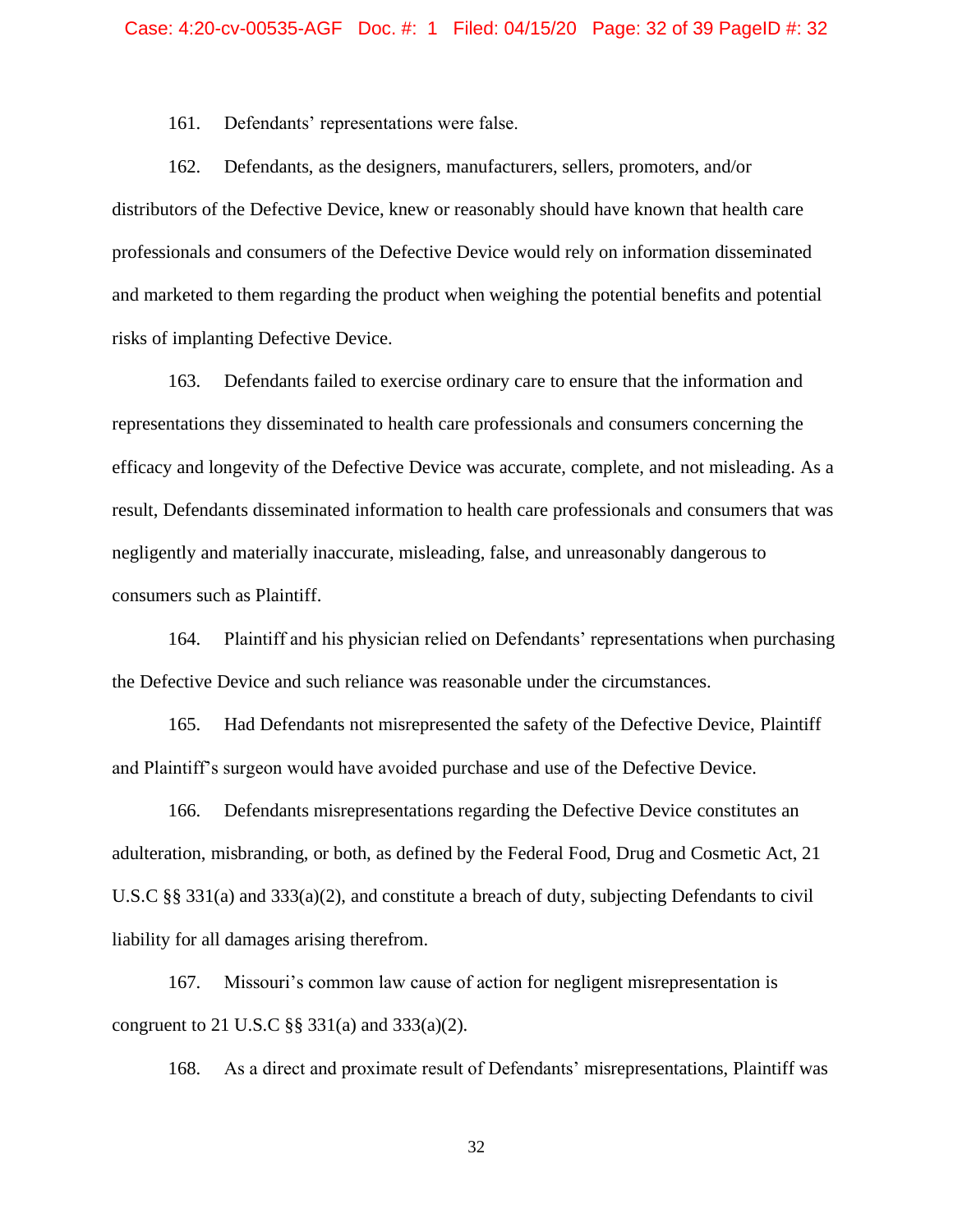#### Case: 4:20-cv-00535-AGF Doc. #: 1 Filed: 04/15/20 Page: 33 of 39 PageID #: 33

injured and damaged and required and underwent total left knee replacement revision surgery and rehabilitation. Plaintiff incurred medical bills for reasonable and necessary medical treatment, and will incur additional medical expenses in the future. He has been caused to suffer, and will continue to suffer, physical pain and mental anguish. Plaintiff has incurred lost wages.

169. Defendants risked the lives of consumers and users of the Defective Device, including Plaintiff. Defendants had knowledge of the safety problems and suppressed this knowledge from the general public. Defendants made conscious decisions for years not to redesign, re-label, adequately warn, or inform the unsuspecting public. Defendants' conduct, as described above, was reckless. Defendants risked the lives of consumers and users of the Defective Device, including Plaintiff. Defendants had knowledge of the safety problems and suppressed this knowledge from the general public. Defendants made conscious decisions for years not to redesign, re-label, adequately warn, or inform the unsuspecting public. Defendants' reckless conduct warrants an award of punitive damages.

WHEREFORE, Plaintiff respectfully requests that this Court enter judgment in Plaintiff's favor for compensatory and punitive damages, together with interest, costs herein incurred, attorneys' fees, and all such other and further relief as this Court deems just and proper.

### **COUNT VII BREACH OF EXPRESS WARRANTY**

COMES NOW Plaintiff Pandolfo, by and through his undersigned counsel, and for Count VII of his cause of action states as follows:

170. Plaintiff restates, adopts and incorporates by reference all of the above allegations as though fully set forth herein.

171. At all times material hereto, Defendants sold and Plaintiff or his physician purchased the Defective Device.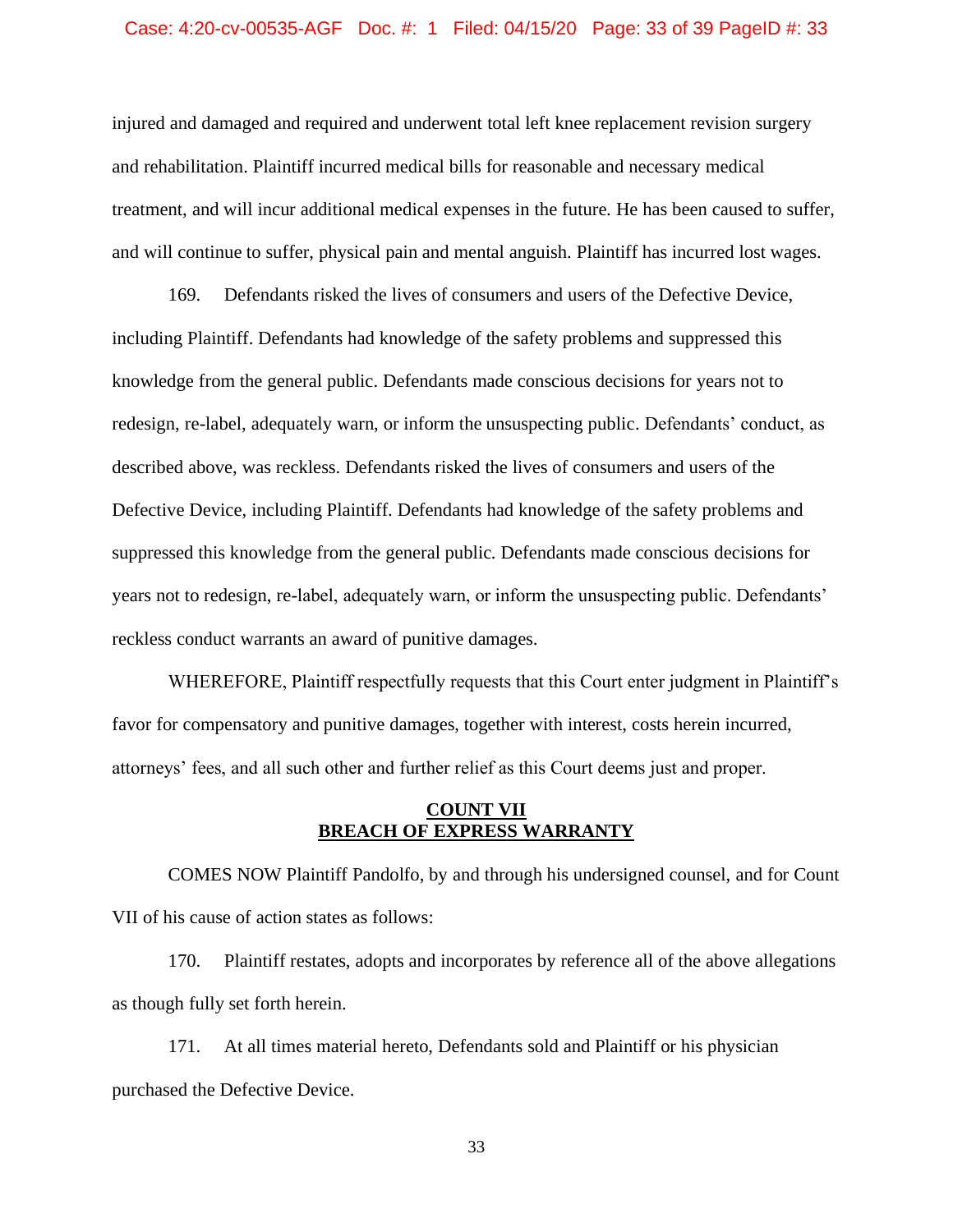172. Defendants expressly represented to Plaintiff, other consumers, Plaintiff's physicians, and the medical community, by and through statements made and written materials disseminated by Defendants or their authorized agents or sales representatives, that the Defective Device:

- a) was safe and fit for its intended purposes;
- b) was of merchantable quality; and
- c) had been adequately tested and found to be safe and effective for implantation in TKA.

173. These express representations include incomplete marketing materials and labeling that purports, but fails, to include the true risks associated with high early failure rates of the Defective Device. Defendants knew or should have known of the high early failure rates associated with implantation of the Defective. Despite this, Defendants expressly warranted the Defective Device as safe and effective for implantation in TKA.

174. Defendants advertised, labeled, marketed, and promoted the Defective Device, representing the quality to health care professionals, Plaintiff, and the public in such a way as to induce the Defective Device's purchase or implantation, thereby making an express warranty that the Defective Device would conform to the representations. More specifically, the marketing materials and labeling of the Defective Device did not and does not contain adequate information about the true risks of high early failure rate and the injuries complained of herein.

175. Despite this, Defendants expressly represented that the Defective Device was safe and effective, that it was safe and effective for use by individuals such as Plaintiff, and/or that it was safe and effective for implantation in TKA.

176. The representations about the Defective Device contained or constituted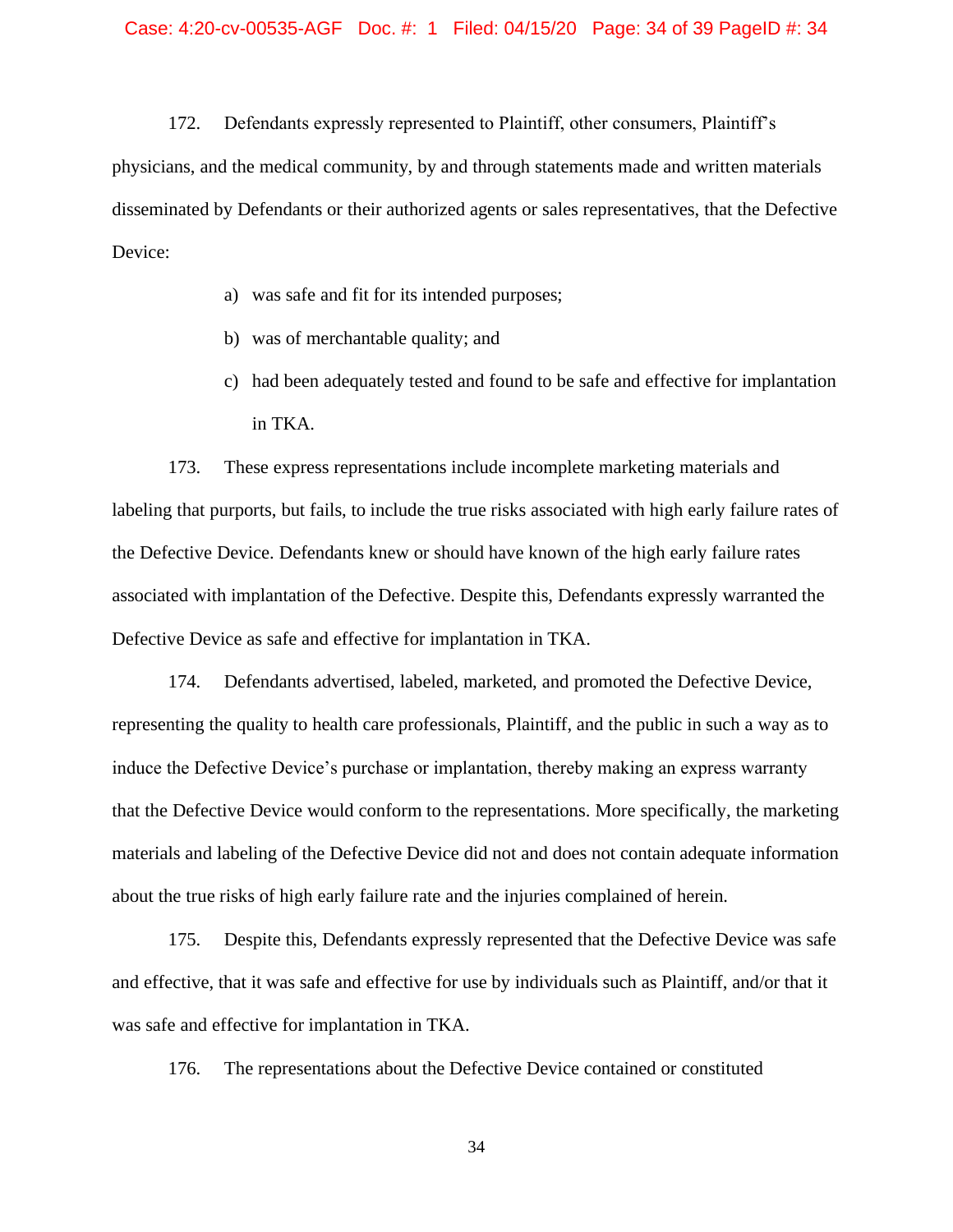#### Case: 4:20-cv-00535-AGF Doc. #: 1 Filed: 04/15/20 Page: 35 of 39 PageID #: 35

affirmations of fact or promises made by the seller to the buyer which related to the goods and became part of the basis of the bargain creating an express warranty that the goods shall conform to the affirmations of fact or promises.

177. The Defective Device does not conform to Defendants' express representations because it is not safe, effective, or have the implantation life warranted by Defendants. Therefore, Defendants breached the aforementioned warranties.

178. At all times relevant, the Defective Device did not perform as safely and as an ordinary consumer would expect when used as intended or in a reasonably foreseeable manner.

179. Neither Plaintiff nor Plaintiff's surgeon had knowledge of the falsity or incompleteness of the Defendants' statements and representations concerning the Defective Device.

180. Plaintiff, other consumers, Plaintiff's physicians, and the medical community justifiably and detrimentally relied upon Defendants' express warranties when recommending and implanting the Defective Device.

181. Had the marketing and labeling information for the Defective Device accurately set forth the true risks associated with the high early failure rate and increased risk of failure of the Defective Device and potential injuries, including Plaintiff's injuries, rather than expressly excluding such information and warranting that the product was safe for its intended purpose, Plaintiff could have avoided the injuries complained of herein.

182. As a foreseeable, direct, and proximate consequence of Defendants' actions, omissions, and misrepresentations, Plaintiff was injured and damaged and required and underwent total left knee replacement revision surgery and rehabilitation. Plaintiff incurred medical bills for reasonable and necessary medical treatment, and will incur additional medical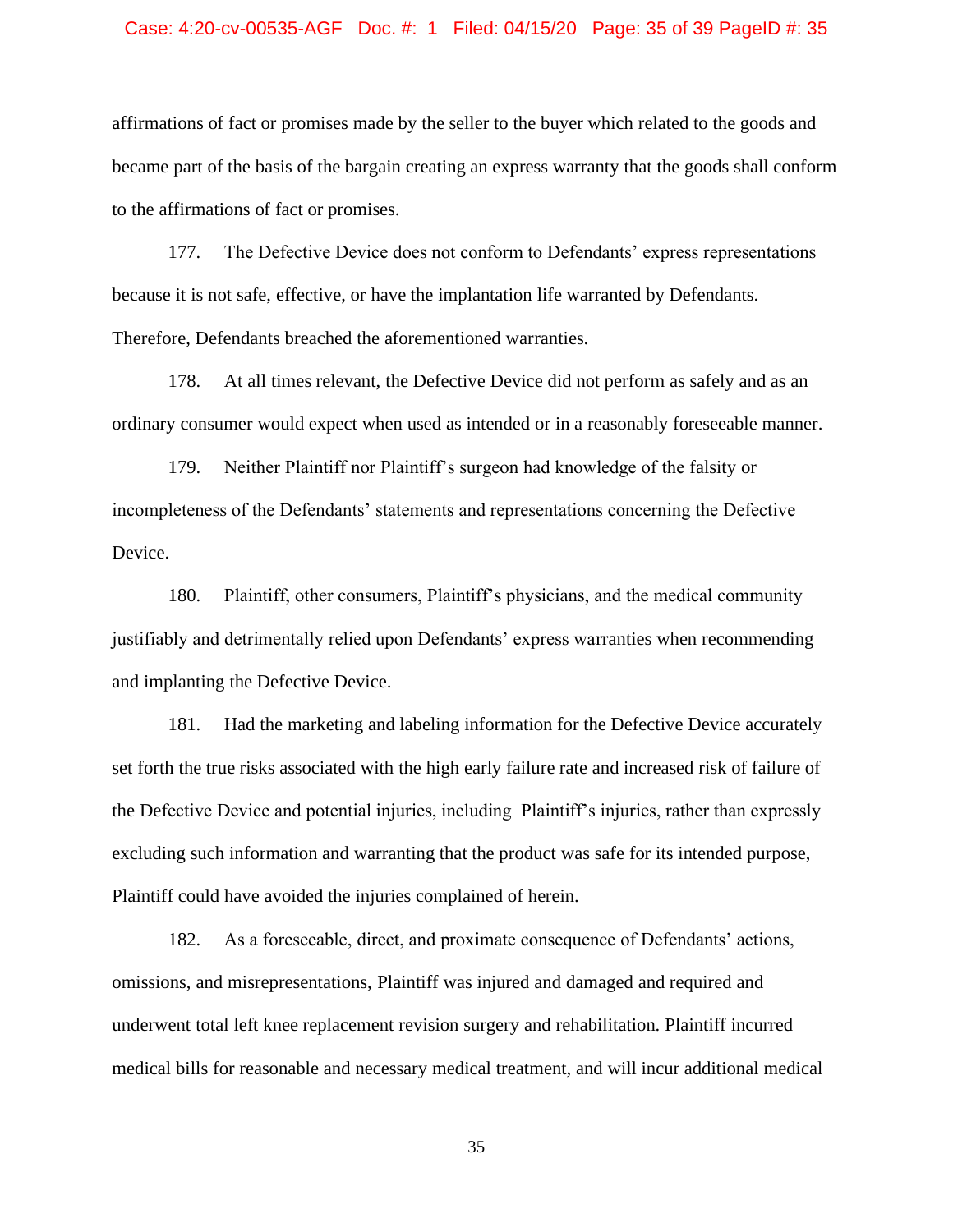expenses in the future. He has been caused to suffer, and will continue to suffer, physical pain and mental anguish. Plaintiff has incurred lost wages.

WHEREFORE, Plaintiff respectfully requests that this Court enter judgment in Plaintiff's favor for compensatory and punitive damages, together with interest, costs herein incurred, attorneys' fees, and all such other and further relief as this Court deems just and proper.

### **COUNT VIII BREACH OF IMPLIED WARRANTY**

COMES NOW Plaintiff Pandolfo, by and through his undersigned counsel, and for Count VIII of his cause of action states as follows

183. Plaintiff restates, adopts and incorporates by reference all of the above allegations as though fully set forth herein.

184. Defendants manufactured, distributed, advertised, promoted, and sold the Defective Device.

185. At all relevant times, Defendants knew of the purpose for which the Defective Device was intended and impliedly warranted the product to be of merchantable quality and safe and fit for such use.

186. Defendants were aware that consumers, including Plaintiff, would be implanted with the Defective Device during TKA.

187 The Defective Device was neither safe for its intended purpose nor of merchantable quality, as impliedly warranted by Defendants, in that the Defective Device has dangerous propensities when used as intended and can cause serious injuries, including early failure resulting in additional painful revision surgeries and the risks associated with additional surgery.

188. At all relevant times, Defendants intended that the Defective Device be used in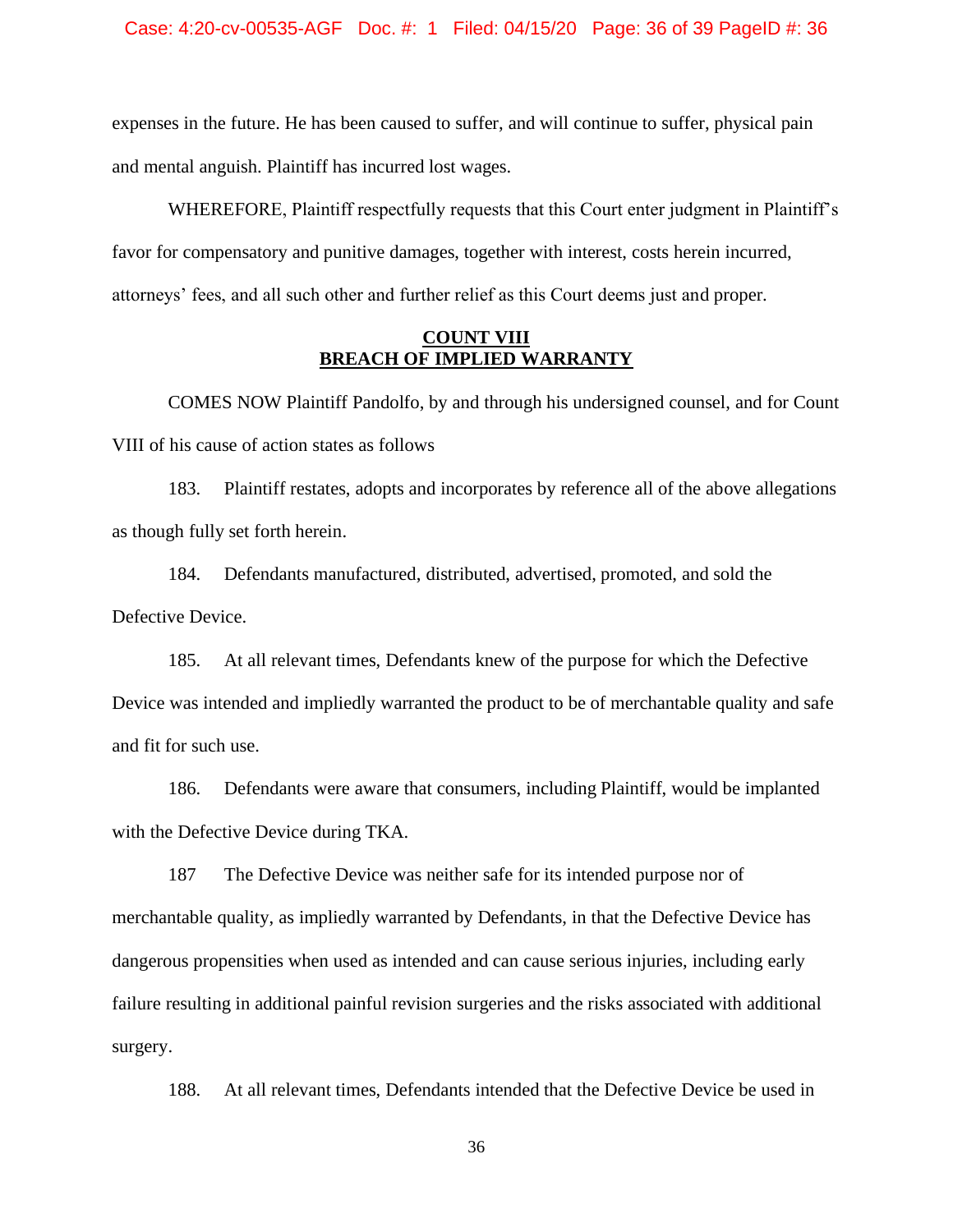#### Case: 4:20-cv-00535-AGF Doc. #: 1 Filed: 04/15/20 Page: 37 of 39 PageID #: 37

the manner used by Plaintiff, and Defendants impliedly warranted it to be of merchantable quality, safe, and fit for such purpose, despite the fact that the Defective Device was not adequately tested.

189. Defendants were aware that consumers, including Plaintiff, would be implanted with the Defective Device as marketed by Defendants. As such, Plaintiff was a foreseeable user of the Defective Device.

190. Upon information and belief, Plaintiff and/or Plaintiff's health care professionals were at all relevant times in privity with Defendants.

191. The Defective Device was dangerous and defective when Defendants placed it into the stream of commerce because of its propensity to cause Plaintiff's injuries.

192. Plaintiff and the medical community reasonably relied upon the judgment and sensibility of Defendants to sell the Defective Device only if it was indeed of merchantable quality and safe and fit for its intended purpose.

193. Defendants breached their implied warranty to consumers, including Plaintiff. The Defective Device was not of merchantable quality, nor was it safe and fit for its intended purpose.

194. Plaintiff and Plaintiff's physicians reasonably relied upon Defendants' implied warranty for the Defective Device when recommending and implanting the Defective Device.

195. Plaintiff's use of the Defective Device was as intended and in a foreseeable manner as intended, recommended, promoted, and marketed by Defendants.

196. The Defective Device was expected to reach and did in fact reach consumers, including Plaintiff, without substantial change in the condition in which it was manufactured and sold by Defendants.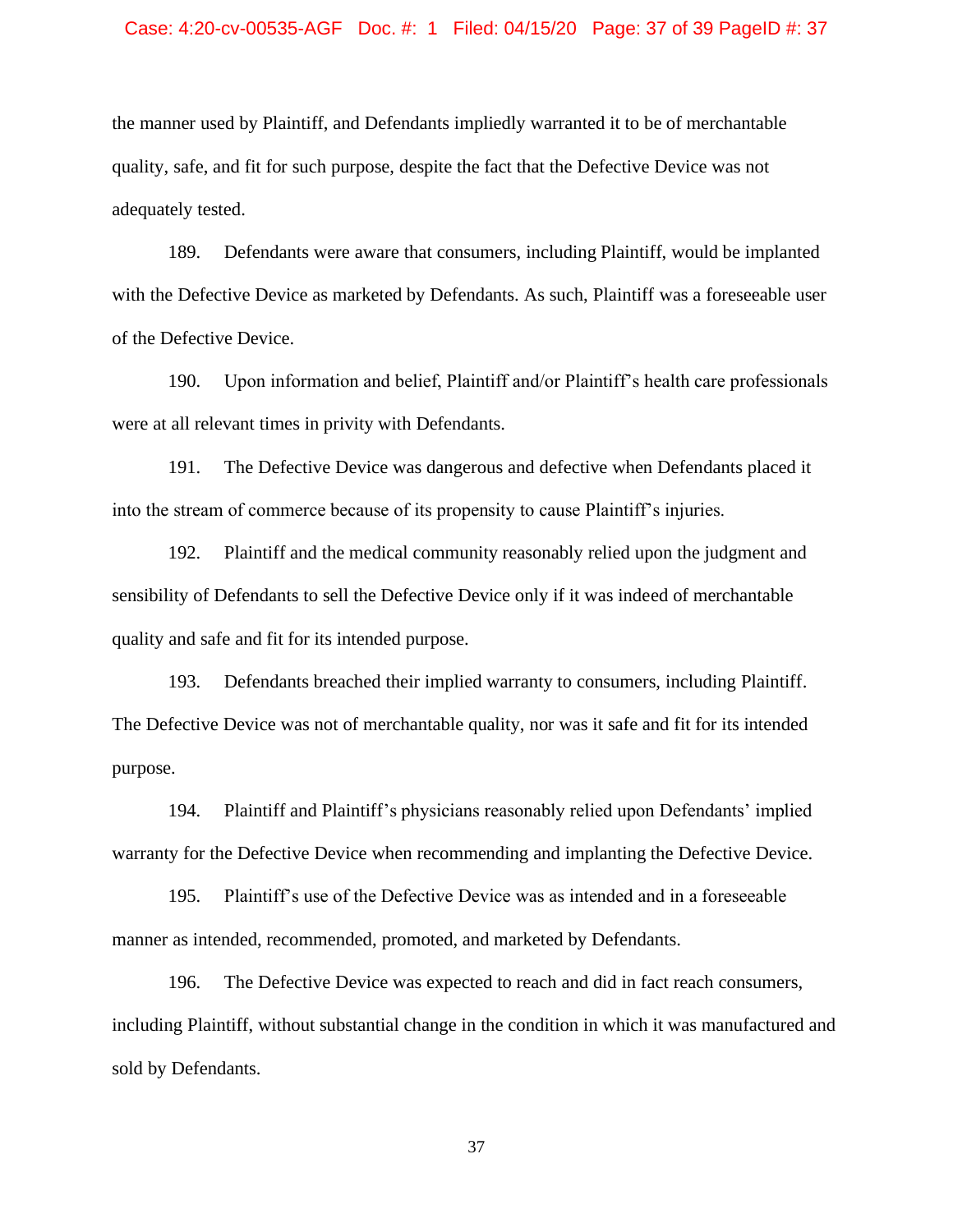#### Case: 4:20-cv-00535-AGF Doc. #: 1 Filed: 04/15/20 Page: 38 of 39 PageID #: 38

197. Defendants breached the warranties of merchantability and fitness for its particular purpose because the Defective Device was unduly dangerous and caused undue injuries, including Plaintiff's injuries.

198. The harm caused by the Defective Device far outweighed its alleged benefit, rendering the Defective Device more dangerous than an ordinary consumer or health care professional would expect and more dangerous than alternative products.

199. Neither Plaintiff nor Plaintiff's health care professionals reasonably could have discovered or known of the risk of early failure associated with the Defective Device.

200. Defendants' breach of these implied warranties caused Plaintiff's injuries.

223. As a foreseeable, direct, and proximate consequence of Defendants' actions, omissions, and misrepresentations, Plaintiff was injured and damaged and required and underwent total left knee replacement revision surgery and rehabilitation. Plaintiff incurred medical bills for reasonable and necessary medical treatment, and will incur additional medical expenses in the future. He has been caused to suffer, and will continue to suffer, physical pain and mental anguish. Plaintiff has incurred lost wages.

WHEREFORE, Plaintiff respectfully requests that this Court enter judgment in Plaintiff's favor for compensatory and punitive damages, together with interest, costs herein incurred, attorneys' fees, and all such other and further relief as this Court deems just and proper.

Respectfully Submitted,

#### **BURGER LAW, LLC**

/s/ Gary K. Burger, Jr. Gary K. Burger, MBE#43478, E.D.Mo. 32460 Genavieve M. Fikes #62886 500 N. Broadway, Suite 1860 St. Louis, MO 63102 Phone: 314 542-2222 Fax: 314 542-2229